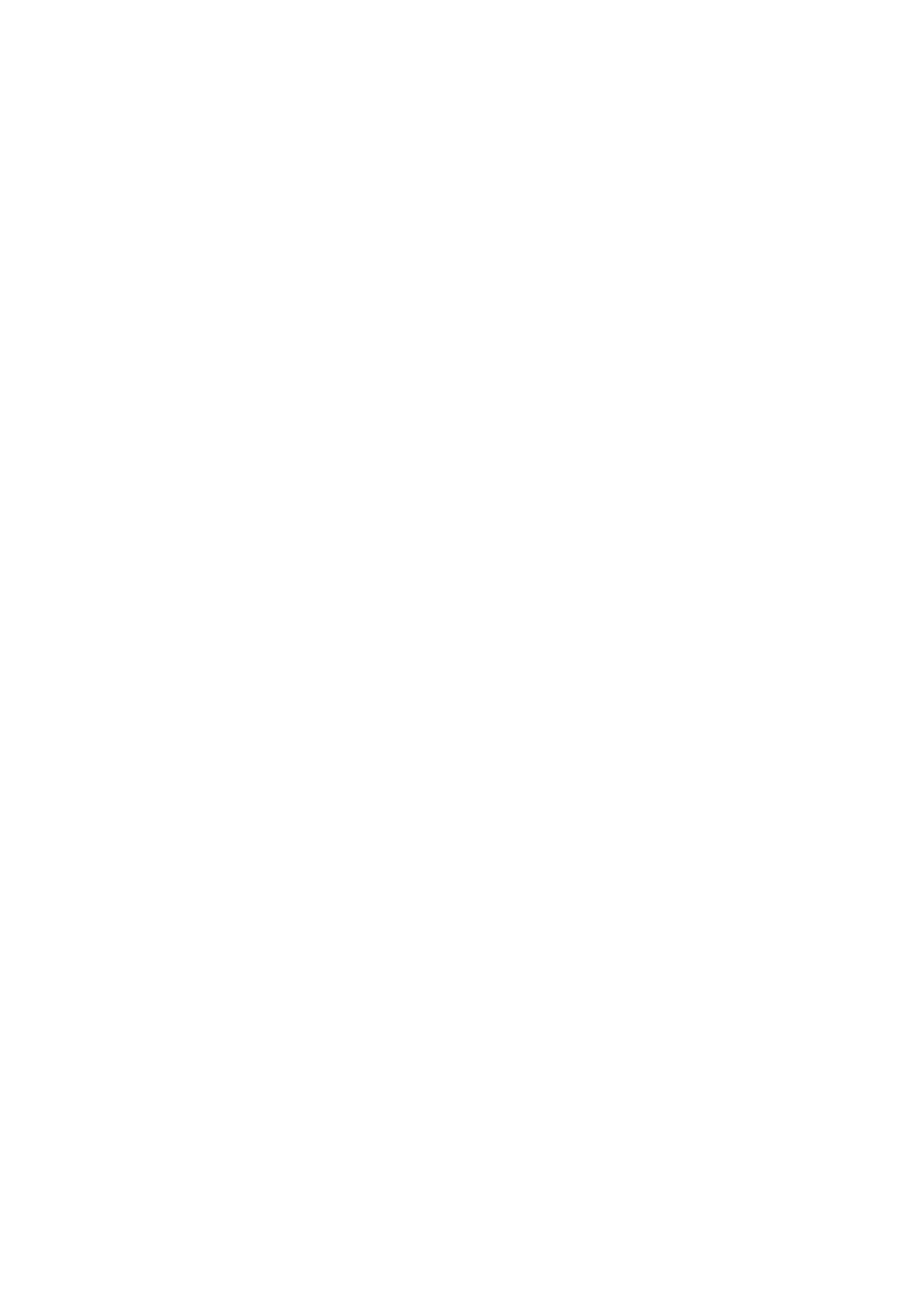## **Impact of Patent Scope on subsequent Inventions: Findings from a new Measure†**

Yoshimi Okada<sup>a\*</sup>, Yusuke Naito<sup>b</sup>, Sadao Nagaoka<sup>c</sup>

a Institute of Innovation Research, Hitotsubashi University, 2-1 Naka, Kunitachi, Tokyo 186-8601, Japan b Institute of Innovation Research, Hitotsubashi University, 2-1 Naka, Kunitachi, Tokyo 186-8601, Japan c Faculty of Economics, Tokyo Keizai University, 1-7-34 Minamicho, Kokubunji, Tokyo 185-0021, Japan

February 2016

## **Abstract**

1

While patent scope defined by patent claims provides crucial information on the contribution of underlying inventions to the state of the art, its existing measures do not seem to appropriately capture it, especially with respect to the generality of the inventive concept. This study investigates how significantly the breadth of the first claim can predict the patent's knowledge impact on subsequent inventions in complex and discrete technologies using the inverse of the first claim length as the indicator. There are two major findings. First, this indicator has very significant predictive power for the knowledge impact of the underlying invention as measured by applicant forward citations, controlling for two existing indicators of patent scope (the number of patent claims and the number of different patent classification codes assigned) in both technology areas. Second, its predictive power for the incidence of top-ranked patents increases in higher quantiles in the complex but not the discrete technology area, unlike the other indicators. This is consistent with an economic model predicting that the knowledge impact of an invention with broad scope has a high variance, depending on the emergence of complementary inventions that enhance the impact of the initial invention.

**Keywords**: patent scope; claim breadth; first claim length; knowledge; complex technology **JEL classification**: O34

<sup>†</sup> This work was supported by JSPS KAKENHI Grant Number 26885031 and 16K13380. We would like to thank Research Assistant Junko Morikawa for checking the samples.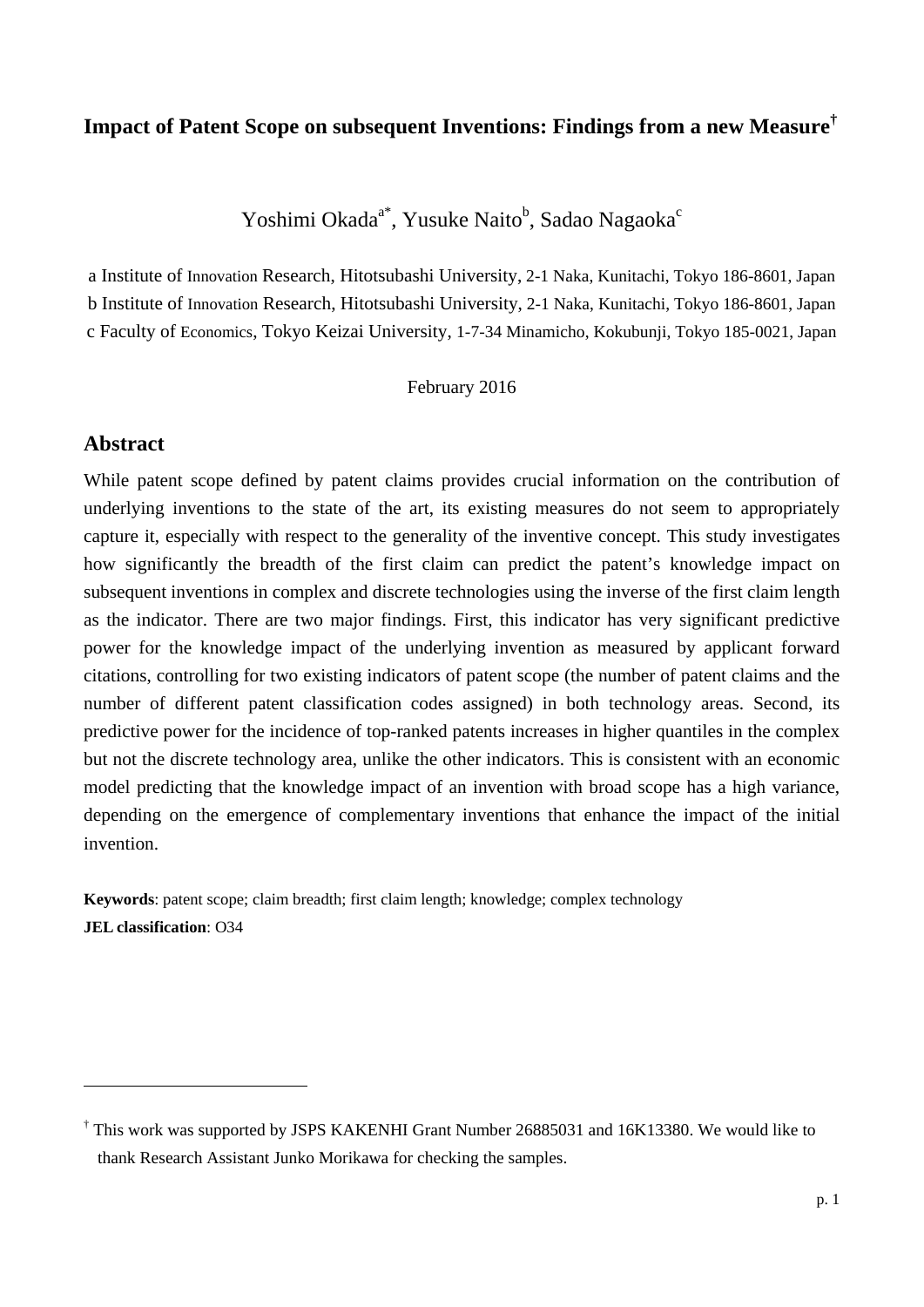### **1. Introduction**

1

A patent system promotes innovation not only by enhancing the appropriability of inventions but also by promoting their disclosure and thereby the knowledge available for subsequent inventions. Surveys among R&D managers and inventors confirm that patent literature is, in fact, one of the most important sources of information suggesting new research projects and contributing to their implementation (see Giuri et al. [2007] for the inventor survey in Europe and Walsh and Nagaoka [2009] for surveys in the US and Japan).

 In a patent, the very crucial technological information, the contribution of the underlying invention to the state of the art, is indicated in the independent claim(s), especially in the first independent claim<sup>1</sup> because the scope of the patent is defined by claims and the first claim generally conveys the broadest inventive concept that must satisfy the novelty and the inventive step requirement. As the generality of the inventions will increase with the breadth of the scope of patents, we can expect that a patent with a broad scope has a large potential knowledge impact: many followon inventions for cumulative improvements, various applications in different technological areas, and a wide range of combination possibilities with other inventions, in particular, in complex technology areas. This paper examines how significantly a new measure of the breadth of claim

<sup>&</sup>lt;sup>1</sup> Claims that define all the essential components of the invention by itself are called 'independent claims.' Claims that refer to one or more previous claims in order to avoid redundant expressions are called 'dependent claims.' A dependent claim does not by itself define all the components of the invention.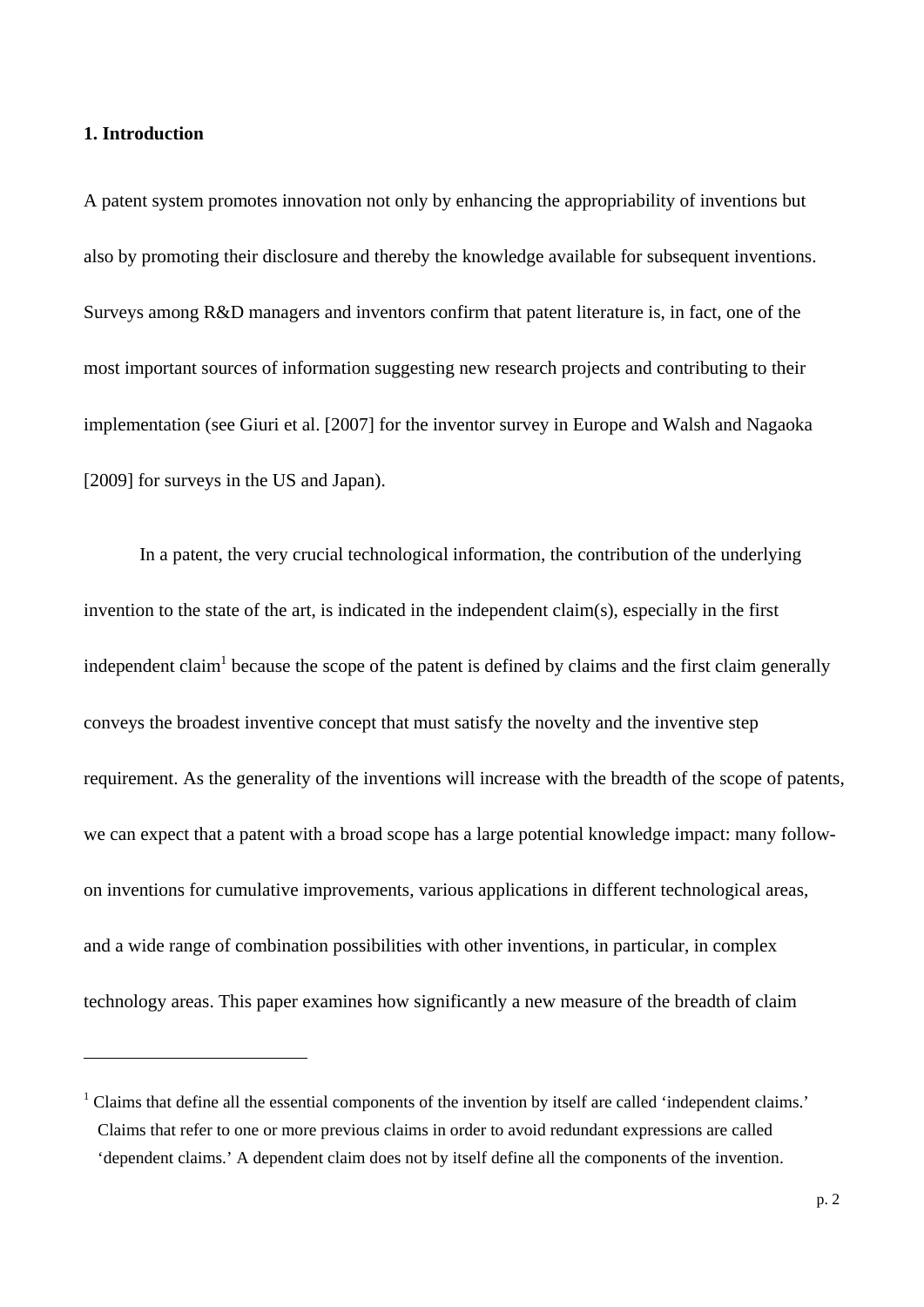scope, the inverse of the first claim length of a patent, can help predict its knowledge impact on subsequent inventions in complex and discrete technologies. Of the information that has been directly obtained from patent claims, the existing empirical studies predominantly have used the number of claims of a patent to assess the breadth of the scope of the patent right (see, for example, Lanjouw and Schankerman [2004]). The breadth of independent claims, however, is a distinct dimension of the patent's scope, that is, the generality of the inventive concept, which cannot be captured adequately by simply counting the number of claims. While a patent with many claims often covers a large number of variations or application areas known at the stage of the patent filing, a patent application with few but broad claims may be filed for an embryonic invention that is followed by a large number of subsequent complementary inventions. It is thus highly likely that we miss substantial information on the patent's scope if we do not measure the breadth of claim scope directly. Partially based on this understanding, other studies, since Lerner 's (1994) study, have used the number of different International Patent Classification (IPC) subclasses assigned to each patent as a proxy for the patent's scope. It is again highly likely, however, that this measure is very imprecise because the indicator is not directly derived from the claims and depends on the specific structure of the patent classification system. The first objective of this study is to demonstrate that the inverse of the description length of the first claim of a patent has significant predictive power with respect to the knowledge impact of the invention on subsequent inventions, even controlling for major existing patent scope indicators, including the number of claims and the number of different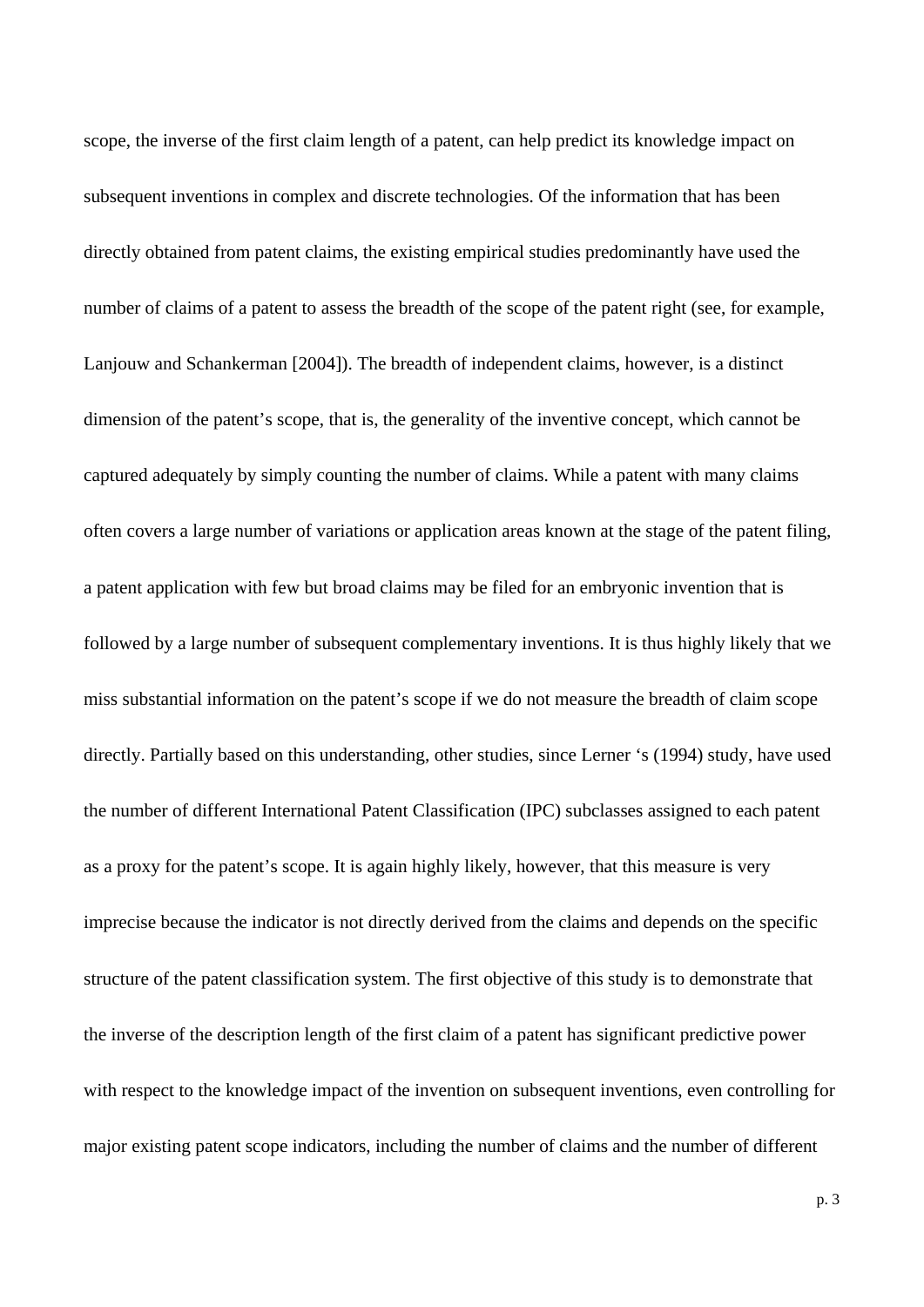IPC subclasses, examining a large scale of Japanese patents.

More specifically, we test the inverse of the number of characters involved in the first independent claim in a patent as a new proxy for the breadth of the claim scope of the patent in predicting the knowledge flow to subsequent inventions, based on the following intuition. The description of an independent claim grows longer as the number of elements limiting the scope of the exclusive right increases; thus, one can expect that the inverse of the description length of an independent claim is positively correlated with the breadth of the scope of this claim. Because, in general, the first independent claim conveys the broadest inventive concept in a patent, we focus on this claim and use the inverse of the description length of the first independent claim as the measure of the breadth of claim scope, examining whether this indicator significantly predicts applicant forward citations of the underlying invention.

Moreover, as a combination of complementary inventions is important for innovations in a complex technology area, it is likely that the knowledge impact of an invention depends heavily on how extensively the complementary inventions will emerge in this technology area. We thus expect that the knowledge impact of a patent with a broad claim has a more skewed distribution in the complex technology area than in the discrete technology area.<sup>2</sup> Given that a patent with a broad claim is likely to have more technological opportunities for combination with future complementary inventions, such a patent will appear significantly more frequently among top-ranked patents in

1

 $2^2$  Cohen, Nelson, and Walsh (2000) discuss how these two areas differ, focusing on appropriability conditions.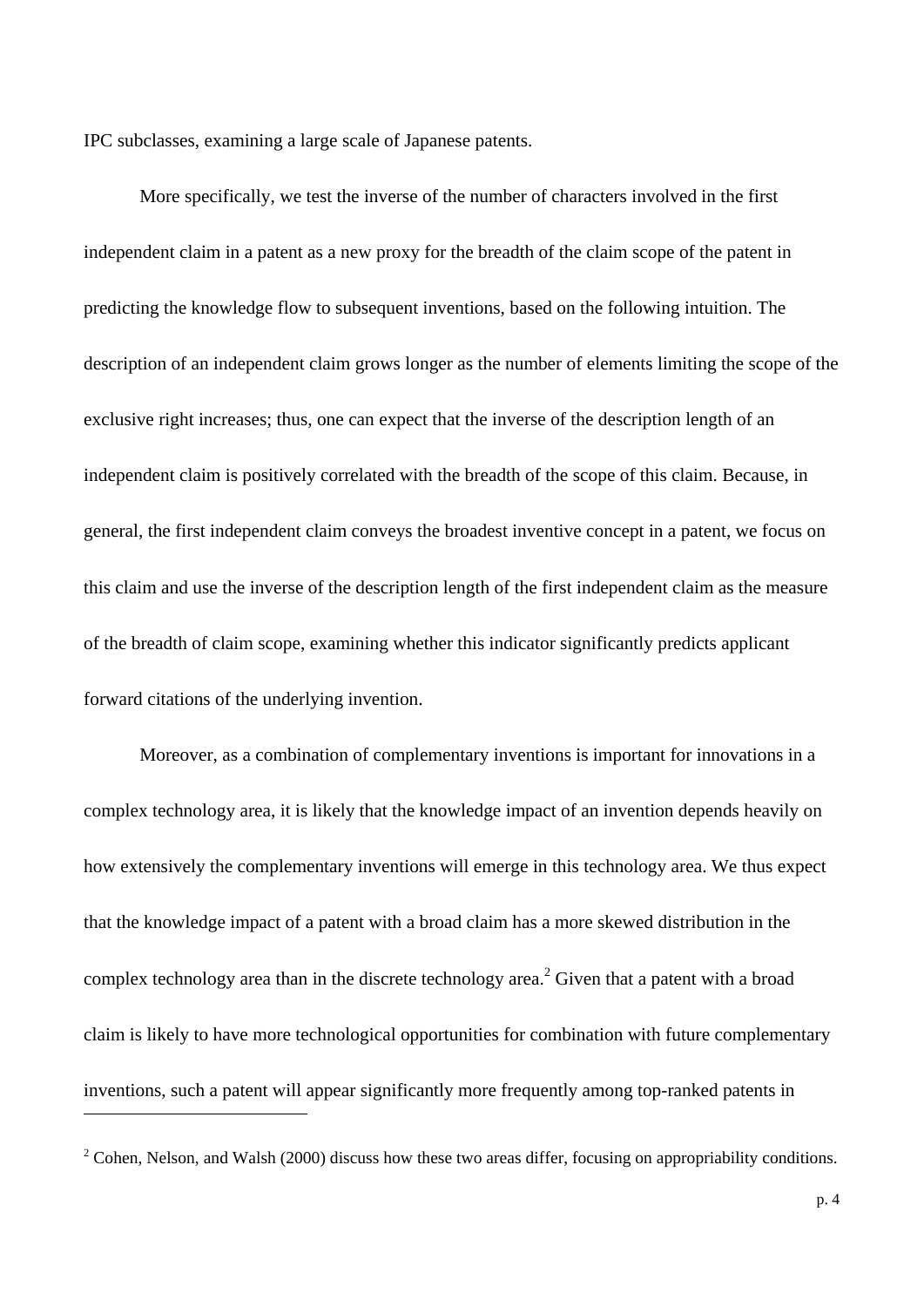terms of the scale of its knowledge impact on subsequent inventions. On the other hand, such a relationship between the breadth of claims and the skewed distribution of the impacts on subsequent inventions will be less apparent in the discrete technology area, as an invention in such a technology area is more likely to be exploited as a stand-alone invention and will depend less on combinations with other inventions. The second objective of this study is to examine whether such a difference in the dependence of knowledge impact on the breadth of claim scope exists between complex and discrete technology areas.

Despite the potential importance of the first claim length as a predictor of the knowledge impact of underlying inventions to subsequent inventions, to the best of our knowledge, there are no systematic studies examining this subject. Furthermore, no studies have examined how the effect of the breadth of claim scope differs in terms of its impact on subsequent inventions, depending on the nature of the innovation process, namely, the difference between complex and discrete technology areas. This study aims to uncover how well the first claim length predicts the knowledge flow to subsequent inventions and how such predictive power differs in the complex and discrete technology areas, depending on the rank of the impact to subsequent inventions.

The rest of the paper is organized as follows. The next section briefly reviews prior literature. Section 3 offers a discussion of our data construction. Section 4 presents a model of an invention's knowledge impact that depends on subsequent complementary inventions in order to clarify why the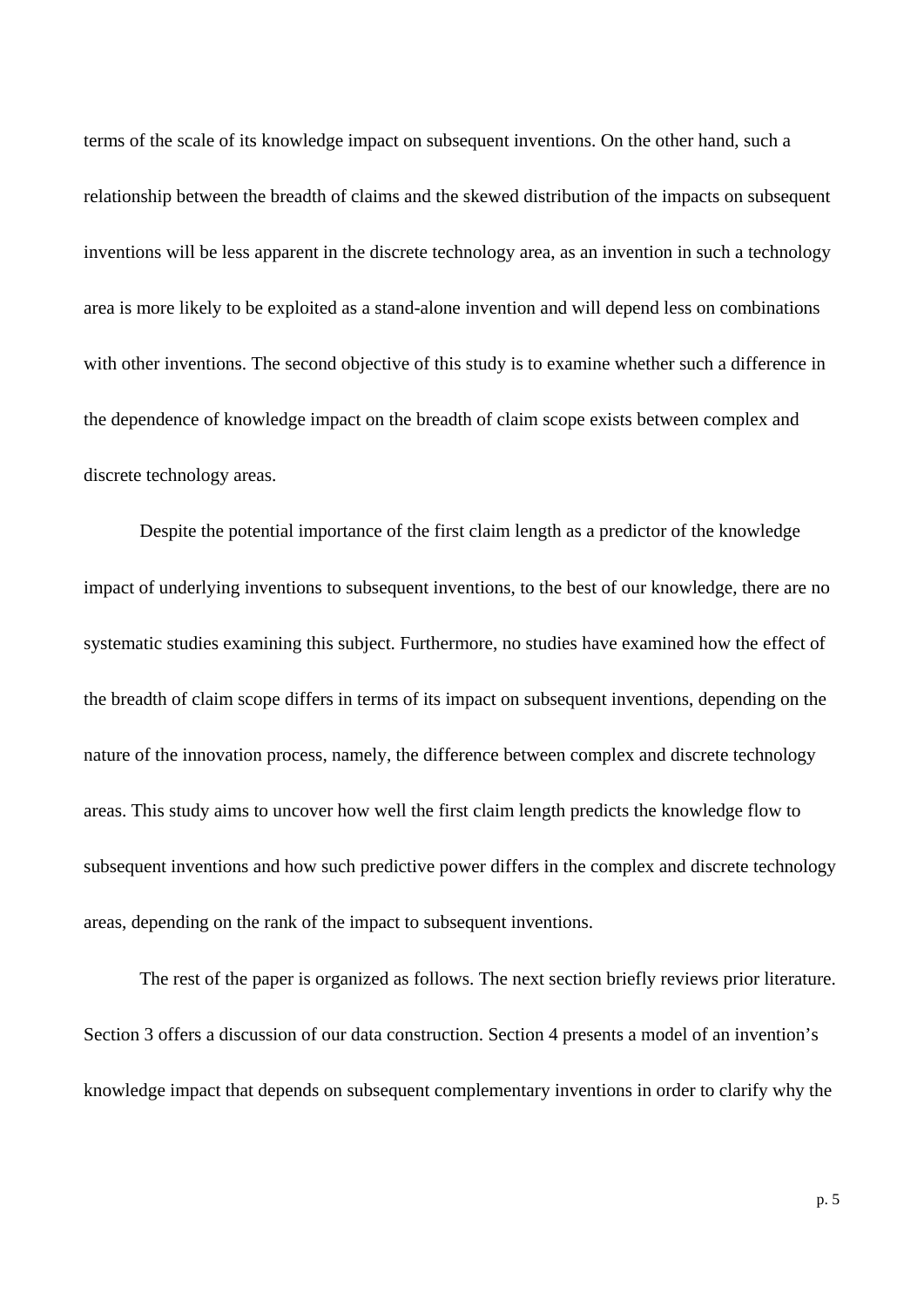quantile regressions are essential for our analysis as well as the potential underlying mechanism of the observed skewed outcome. Section 5 presents the results and discussion. Section 6 concludes.

#### **2. Prior literature**

Although a significant number of empirical studies exist on patent value and its skewness (Scherer and Harhoff 2000; Harhoff, Scherer, and Vopel 2003; Nagaoka, Motohashi, and Goto 2010; Squicciarini, Dernis, and Criscuolo 2013), empirically, the scope of a patent is difficult to operationalize and measure (Harhoff, Scherer, and Vopel 2003). Most of existing empirical studies use the number of claims and the number of different IPC subclasses to assess the breadth of the scope of a patent right. Lanjouw and Schankerman (2004) use the number of claims in addition to forward and backward citations and family size as the value indicators of a patent. Lerner (1994) proposed the number of different subclasses (based on the four-digit code) that a patent examiner assigned to the patent as a proxy for patent scope, focusing on the technological scope based on the International Patent Classification (IPC) scheme, and demonstrated its explanatory power of the forward citations of a patent and the value of start-up firms in the biotechnology industry. Since then, some have followed Lerner's approach (Shane 2001; Harhoff Scherer, and Vopel 2003; Nerkar and Shane 2003) and others furthered this approach, identifying rare combinations of different IPCs (Fleming 2001; Verhoeven, Bakker, and Veugelers 2016). Novelli (2015) discusses the difference in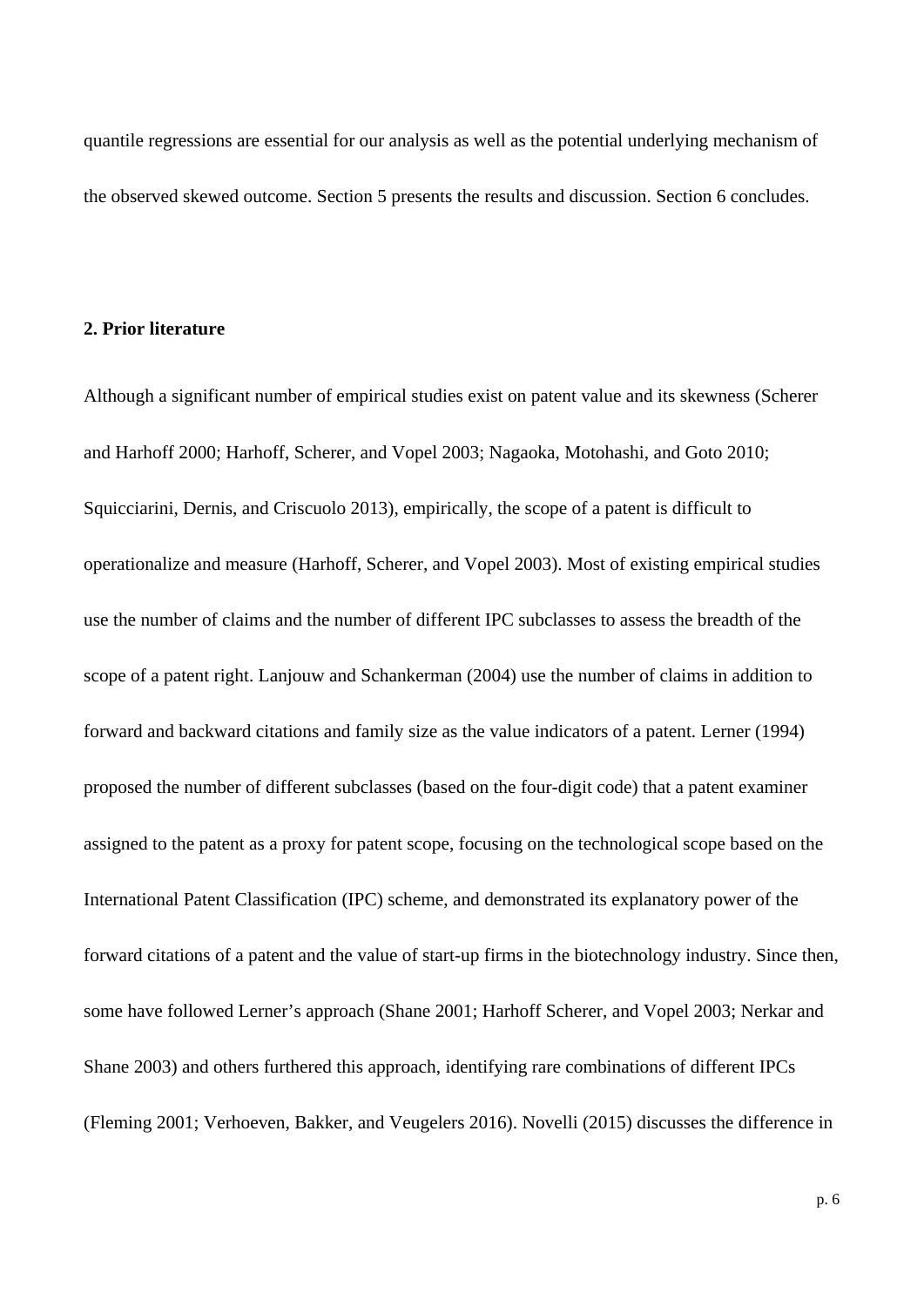dimensions that are measured by the number of claims and by the number of different IPC subclasses. However, neither the number of claims nor the number of different IPC subclasses directly measure the generality of the inventive concept, thus, these indicators, even if combined, measure patent scope imperfectly.

Only a very limited number of prior studies use description length of independent claims as a measure of the breadth of patent scope. Malackowski and Barney (2008) used the average number of words per independent claim in an issued US patent as a proxy of the quality of the patent examination by the United States Patent and trademark Office (USPTO). Their assumption was that the constancy of invention quality applied for the patent over the period. They found that the number of words in independent claims increased through the examination process, from 111.1 on filing to 153.2 on issuance (that is, the patent scope narrowed on average). They also found that independent claims of US patents issued in 2007 had 4.4% more words compared to that of patents issued in 2003, which was considered as evidence that the quality of the patent examination had not decreased during that period. Although they examined the length of independent claims as a proxy for the quality of the patent examination procedure, they did not examine its explanatory power as a predictor of the knowledge contribution of the underlying invention to subsequent inventions.

Harhoff (2016) states that the inverse of the length of the first independent claim is used as a proxy measure of patent breadth by analysts at patent authorities. He points out that the average number of words of European Patent intendant claims became significantly longer over time: 165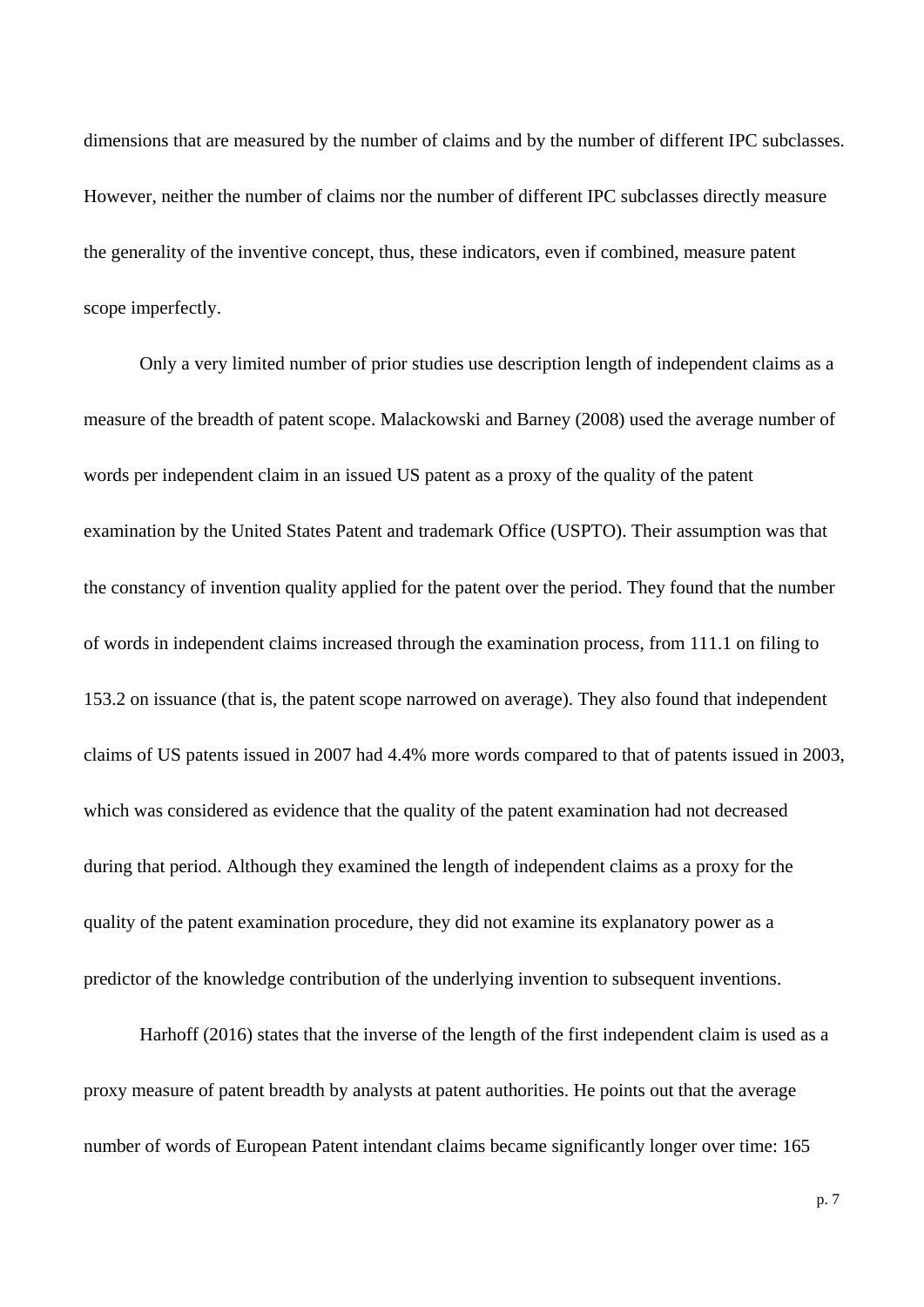words in 1990, 175 words in 2008, and 183 words in 2014; and attributed such change to the narrower scope in the reformed fee structure and the restriction of divisional applications. However, the relation between the claim length and the social impact of a patent is unknown.

Jansen (2009) examined the relationship between the private patent value and the claims by investigating about 2700 European patents in technological fields relevant to the company Phillips. Contrary to practitioners' views, he concluded that the description length of independent claims was not a significant predictor of the patent value, unlike the number of claims, controlling for the family size. He may have got this result because his estimation was based on the assessment of the mean effect of the claim length on the value ranking of a relatively small number of patents (2700), mostly in the complex technology area.

Regarding text data other than claims, Reitzig (2004) examined how the number of words describing the state of the art and those describing the technical problem predict the likelihood of opposition, together with procedural indicators (such as accelerated examination request). However, he did not investigate the first claim length or the difference between complex and discrete technology areas.

Webster, Jensen, and Palangkaraya (2014) investigated the incidence of changes in independent claims in 236 European patents (EP) and 82 Japanese patents (JP). They found that foreign inventors filing patent applications at the European Patent Office (EPO) and the Japanese Patent Office (JPO) were more likely to receive a grant with claim changes than domestic inventors.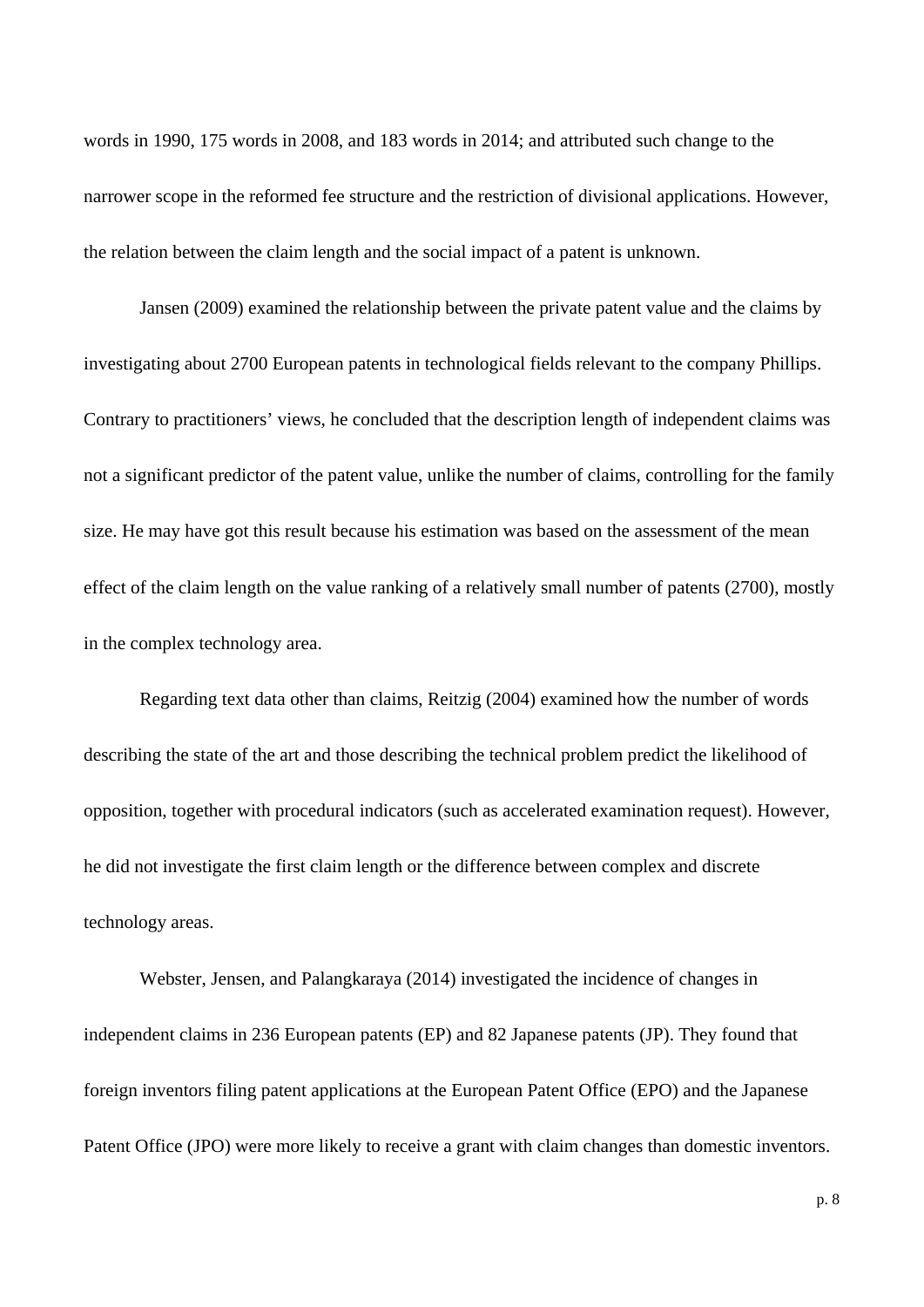The purpose of their investigation was to investigate a potential violation by national patent offices of the obligation of respecting the national treatment principle stipulated in the Trade Related Aspects on Intellectuals Properties in the World Trade Organization (WTO) agreement. Osenga (2011) focused on the number of words in claims. However, he used the claim length as a proxy of readability or comprehension of claims and not as a proxy of breadth of patent scope.

#### **3. Data construction**

Generally, the first independent claim conveys the broadest inventive concept and we focus on this claim. Because the Japanese language does not use spaces between words and thus it is hard to count the number of words automatically, we use the number of characters instead of the number of words for the metric of the description length of the first claim in a patent. Hereafter, 'first claim length' denotes the number of characters in the first claim. We measure the breadth of the claim scope of a patent by the inverse of the first claim length and referred to it as 'IFCL.'

We prepared our data sets from Japanese patent databases purchased from Artificial Life Laboratory, Inc., which covers all text data in patent publications as well as applicant citation data. In order to identify self- and non-self-citations, we utilized a dictionary of all major Japanese company names and the connection table for patent application provided by the National Institute of Science and Technology Policy (NISTEP) and considered only those patents filed by applicants identified by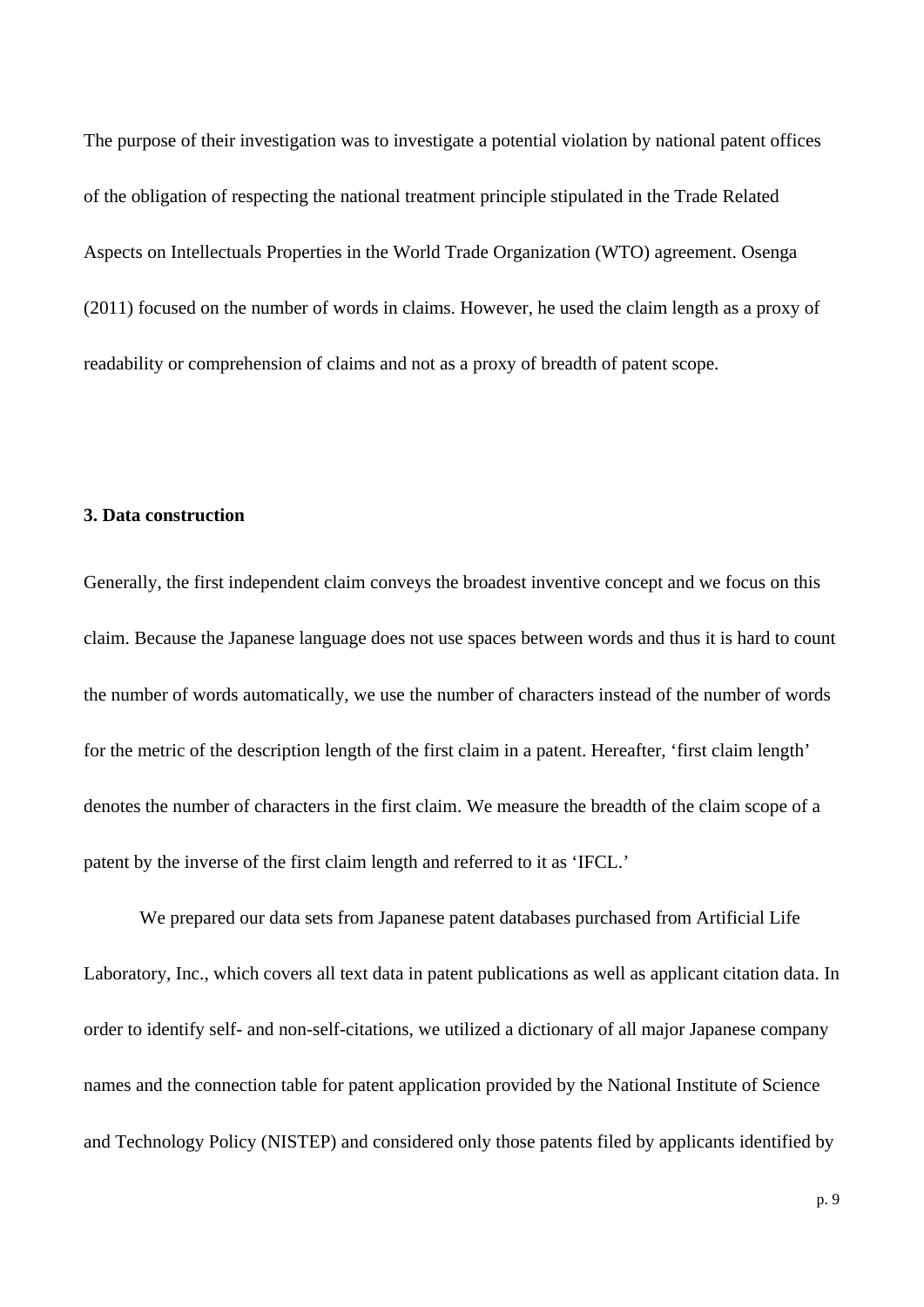the NISTEP database. Further, we used PATSTAT (2014 autumn, the European Patent Office) to obtain US patent family data.

Considering that the relationship between the IFCL and the impact of the underlying invention on subsequent inventions may differ significantly between product and process patents, we developed a program that divided patents into categories of 'product' and 'process.<sup>3</sup> We focus on product patents in the main part of our analysis here, which account for more than 80% of total patents.<sup>4</sup> We find very similar results for process patents, which are reported in Appendix B.

We restrict our assessment to the patents filed between January 1991 and August 2002. The ending limit (August 2002) was set to eliminate the influence of the patent law change related to disclosure of prior arts on our measures of backward citations as well as to secure a wide window for applicant forward citation flow. The beginning limit was set because of the availability of the patent claims text data. For simplicity, we eliminated the divisional applications from our data sets.

We divided the technological fields into six large categories: 'Chemical (Chem.),' 'Computers & Communications (C & C),' 'Drugs and Medical (D & M),' 'Electrical & Electronic (E & E),' 'Mechanical (Mech.),' and 'Others' (see Appendix Table A.1 for the IPC correspondence

1

<sup>&</sup>lt;sup>3</sup> The randomly chosen 150 samples showed no errors.

<sup>&</sup>lt;sup>4</sup> The rates of product invention by technology are as follows: Total, 81.4%; Complex, 82.8%; Discrete, 78.3%; Computers & Communications, 85.8%; E & E, 79.1%; Mechanical, 84.5%; Chemical, 65.5%; Drugs and Medical, 90.9%; and Others, 83.4%.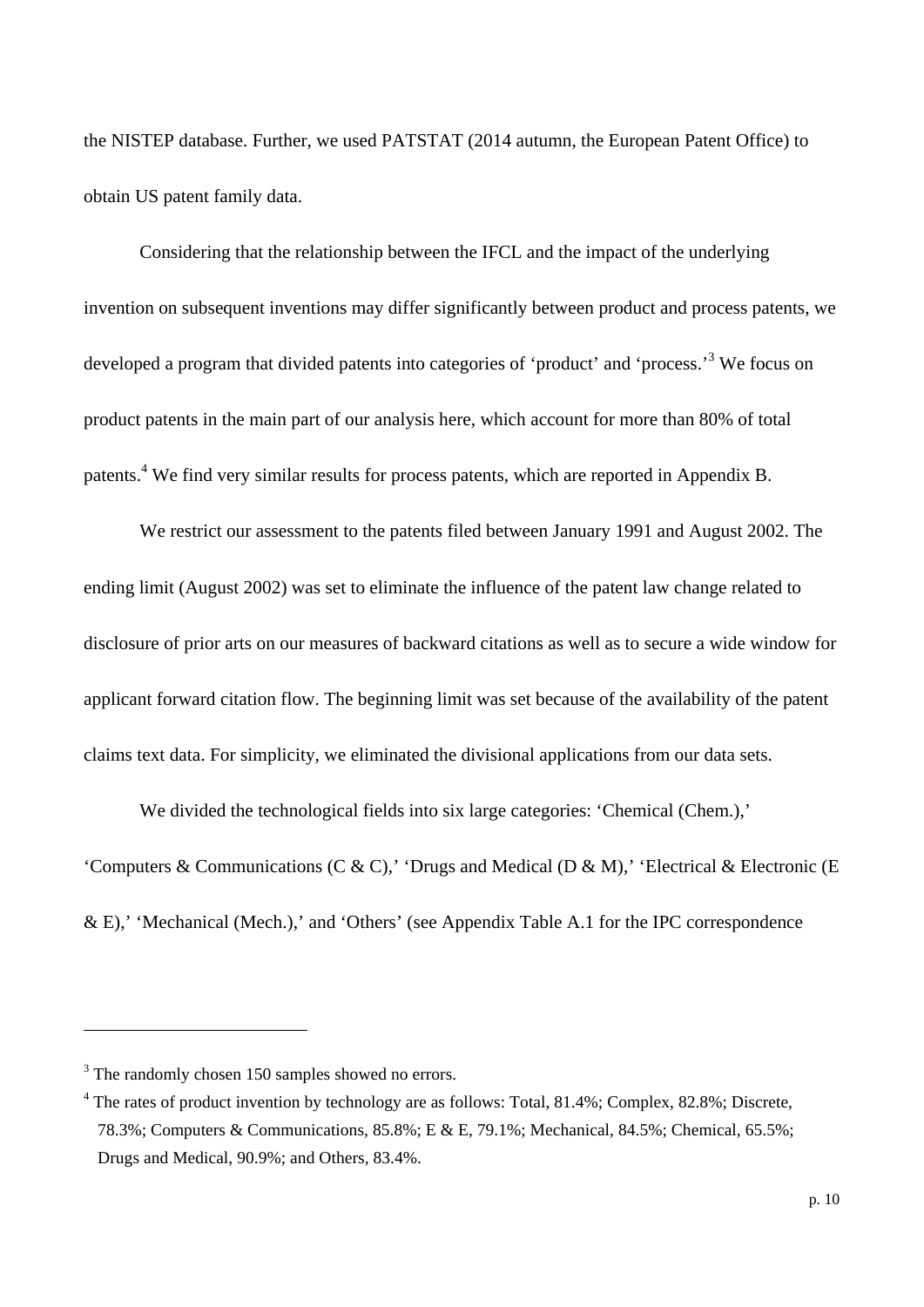table). 'C & C,' 'E & E,' and 'Mech.' belong to the complex technology area, and 'Chem.,' 'D & M' and 'Others,' the discrete technology area.

We eliminated the patents involving chemical structure formulae, mathematical formulae, and/or tables in the first claim utilizing 'tag information' and its ilk, as the crucial part of the patent right is provided by image data rather than text data in these patents. The amount of eliminated data was less than 5% in each field except for Chem.<sup>5</sup>

Figure 1 shows the distribution of the natural logarithm of the IFCL of product patents aggregated by all fields. Its shape is similar to that of a normal distribution.

#### [Figure 1 near here]

We use the number of forward applicant citations as an indicator of knowledge impact. Forward citations have been extensively used in prior literature as indicators of knowledge flow, although it is well recognized that it is a very noisy measure (Jaffe, Trajtenberg, and Fogarty 2000). We do not use examiner citations because they are added by examiners ex post when examining the patent application and they contain many patent applications that the applicants did not know when they had been engaging in the research of the focal invention. Our data contain applicant citations

1

<sup>&</sup>lt;sup>5</sup> The rates of the eliminated data are: all, 3.9%; Complex, 1.8%; Discrete, 9.0%; C & C, 0.4%; E & E, 3.6%; Mech., 1.0%; D & M, 4.8%; and Chem., 25.9%; Others, 1.1%.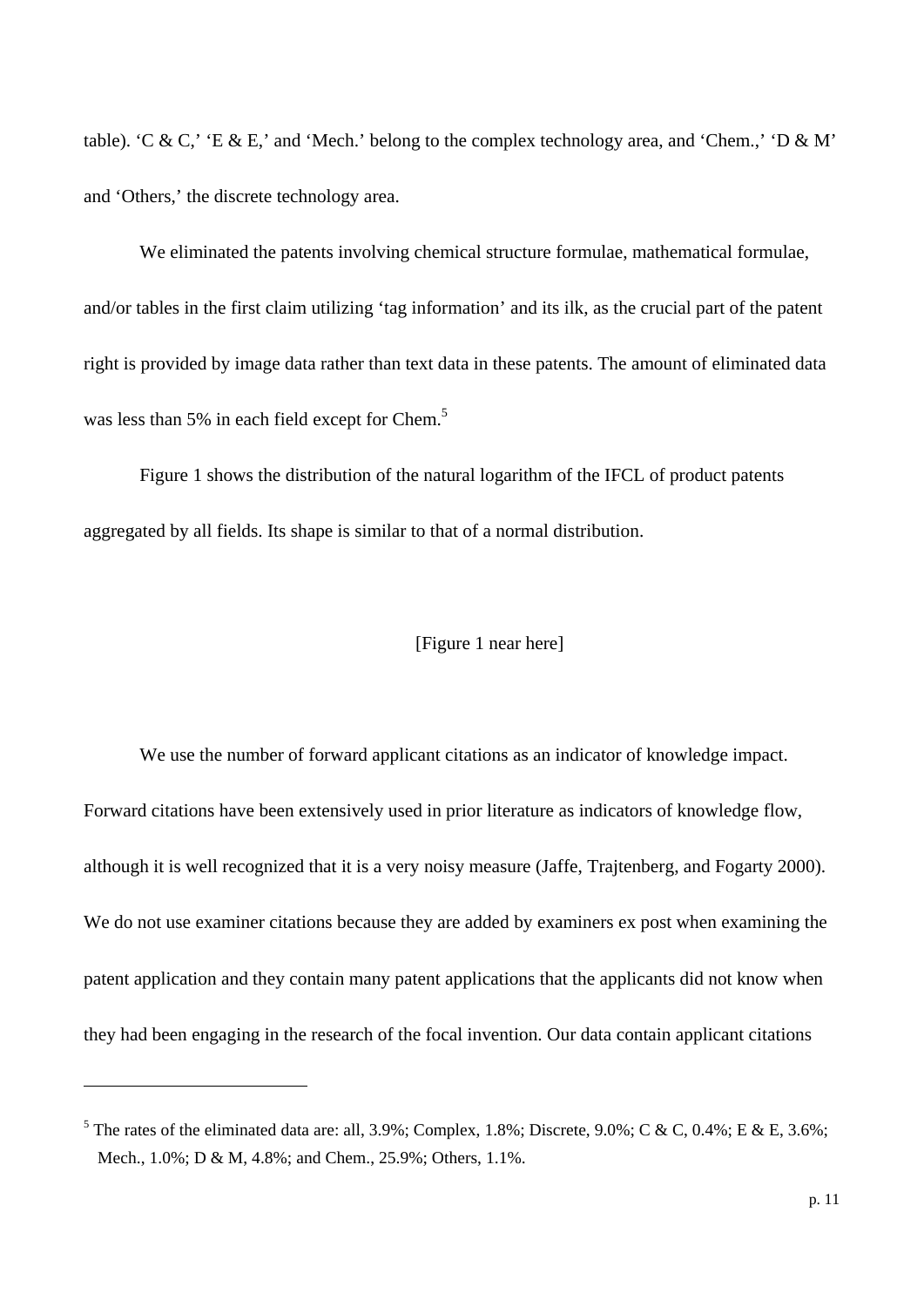that are constructed by searching all patents or patent applications cited by the applicants in entire patent application documents, which include not only the citations of the early patent literature (granted as well as applications) cited as prior art but also citations cited as references to research tools or methods used to invent or implement the focal inventions. We thus believe that our measure is less noisy and more comprehensive in capturing important knowledge contributions to subsequent inventions.

### **4. Analytical framework and estimation model**

1

#### *4.1 Knowledge impact of an invention on subsequent inventions*

We consider a statistical model explaining the variation of the knowledge impact of an invention where the emergence of complementary inventions stochastically enhances the knowledge utility of the focal initial inventions. This process seems to be much more important in the complex technology area than in the discrete technology area. We assume that the social value of the invention as a knowledge source for subsequent inventions  $(v)$  increases multiplicatively with the occurrence of N complementary inventions  $(z_i > 1)^6$ :

<sup>&</sup>lt;sup>6</sup> The private value of invention itself is highly skewed and follows a log normal distribution (Scherer and Harhoff 2000). This suggests that both the value and the knowledge impact follow the multiplicative process.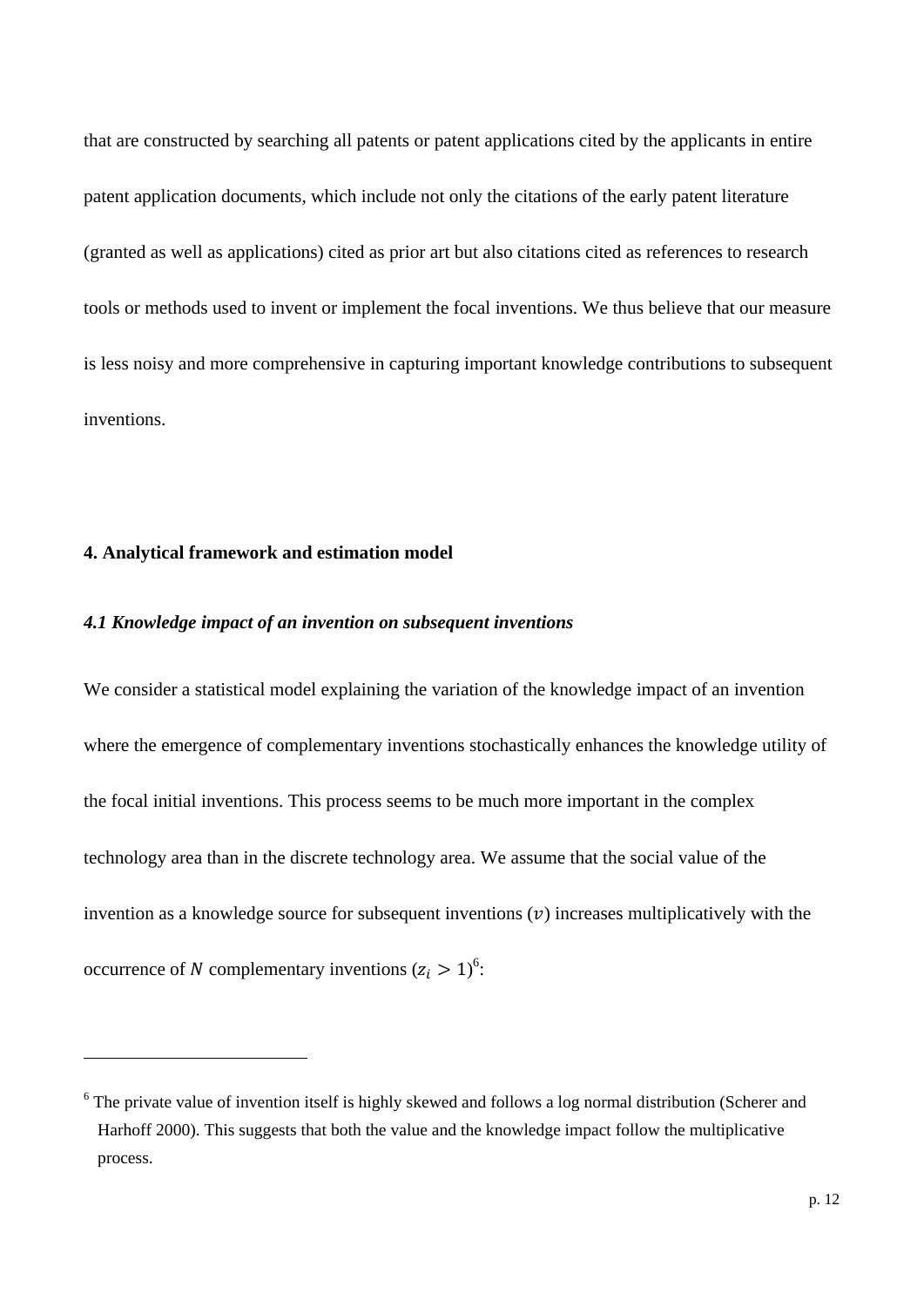$$
v = qz_1z_2\ldots z_N\tag{1}
$$

Here  $q$  is the stand-alone knowledge impact of the focal invention for subsequent inventions with the expected value of its logarithmic value  $\overline{lnq}$  and its variance  $\sigma_{lnq}^2$ . Variable  $z_i$  represents the multiplicative contribution of a complementary inventions, which will emerge after the focal invention. If we regard  $\nu$  as the number of forward citations, it will include citations by N complementary inventions, but this number is dominated by other citations when  $N$  is large, as  $\nu$ increases exponentially with  $N$ . We assume that the contributions of the complementary inventions are independently distributed among themselves and the logarithmic value has a common mean  $\overline{lnz}$  and a common variance  $\sigma^2$ . In this case, we have

$$
E(\ln v) = \overline{\ln q} + N \overline{\ln z} \tag{2}
$$

$$
Variance(ln v) = \sigma_{lnq}^2 + N\sigma^2
$$
 (3)

We assume that the breadth of claim scope  $(\theta)$  affects its impact on subsequent inventions not only through  $\bar{q}$  but also through N when the opportunity for the emergence of complementary inventions exists: N increases with the breadth of claim scope  $(\theta)$ , considering that an embryonic invention invites many complementary inventions, which thereby enhances the knowledge value of the original invention. This means that an invention with broader claims has a high variance in the social value of the invention as knowledge for subsequent inventions  $(v)$ . For simplicity, let us further assume the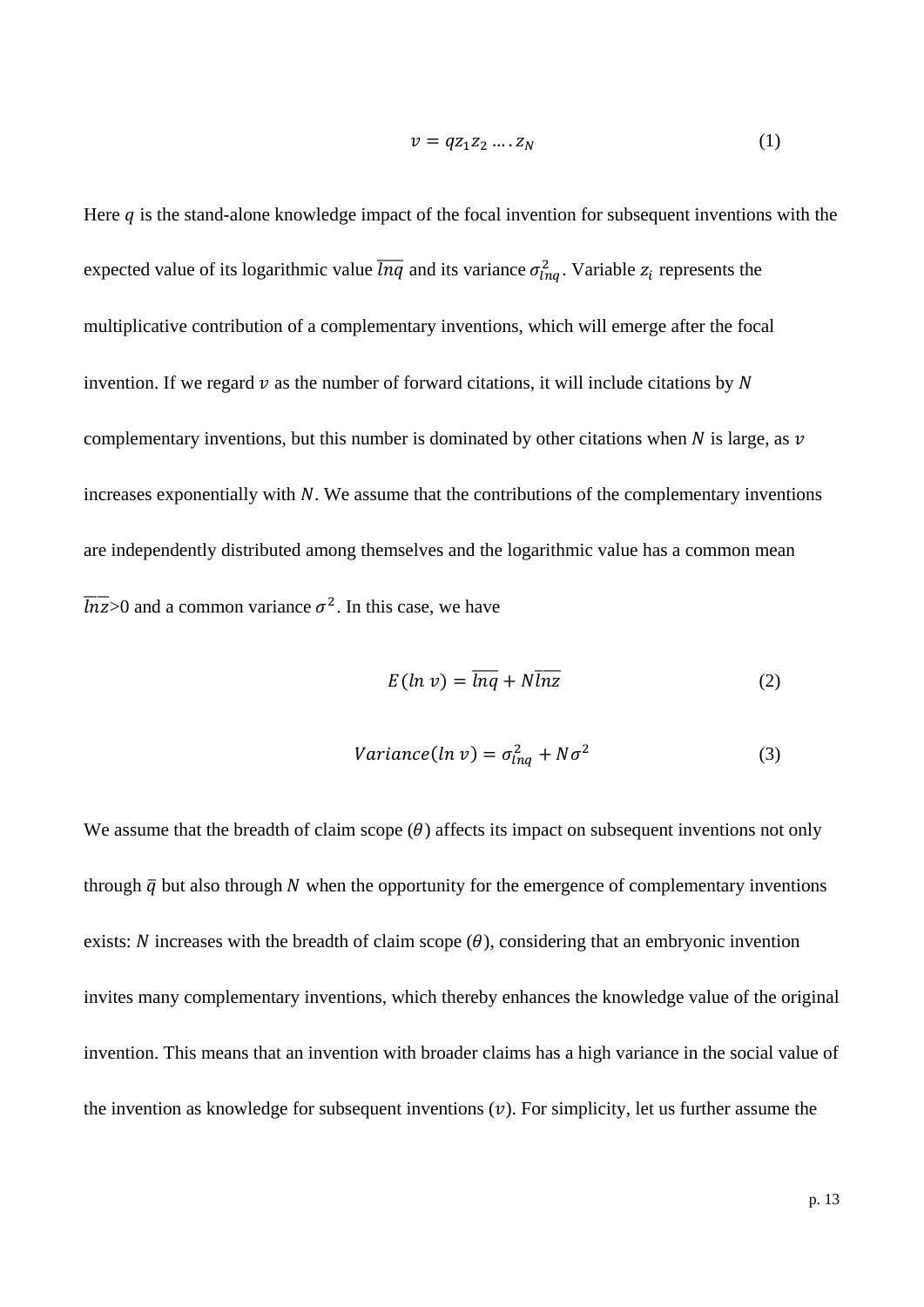following:

$$
\overline{lnq} = \alpha_0 + \alpha_1 \theta, \text{ with } \alpha_1 \ge 0 \tag{4}
$$

$$
N = \beta_c \theta, \text{ with } \beta_c \ge 0 \tag{5}
$$

Given this, we have the following:

$$
(ln v|s) = \alpha_0 + (\alpha_1 + \beta_c \overline{lnz})s
$$
 (6)

Denoting the inverse of the standard normal cumulative density function by  $\varphi^{-1}(\tau)$  for quantile  $\tau$ , the conditional quantile function (which shows the value for quantile  $\tau$  for a given patent scope breadth) is given by

$$
Q_{\tau}(ln \nu | s) = \alpha_0 + (\alpha_1 + \beta_c \overline{ln \theta})s + \sqrt{\sigma_{lnq}^2 + \beta_c \theta \sigma^2} \varphi^{-1}(\tau) \tag{7}
$$

It follows from equations (6) and (7) that the quantile regression coefficient of the breadth of claim scope  $\theta$  is larger than that of ordinary least squares (OLS) for upper quantiles. Importantly, if the breadth of claim scope contributes to the knowledge impact of inventions entirely by increasing the number of complementary inventions and has only negligible effect on their stand-alone knowledge impact on average ( $\overline{lnz} \cong 0$ ) and ( $\alpha_1 = 0$ ), the above equation (6) cannot detect the importance of the breadth of claim scope, even if patents with broad claims enhance significantly the subsequent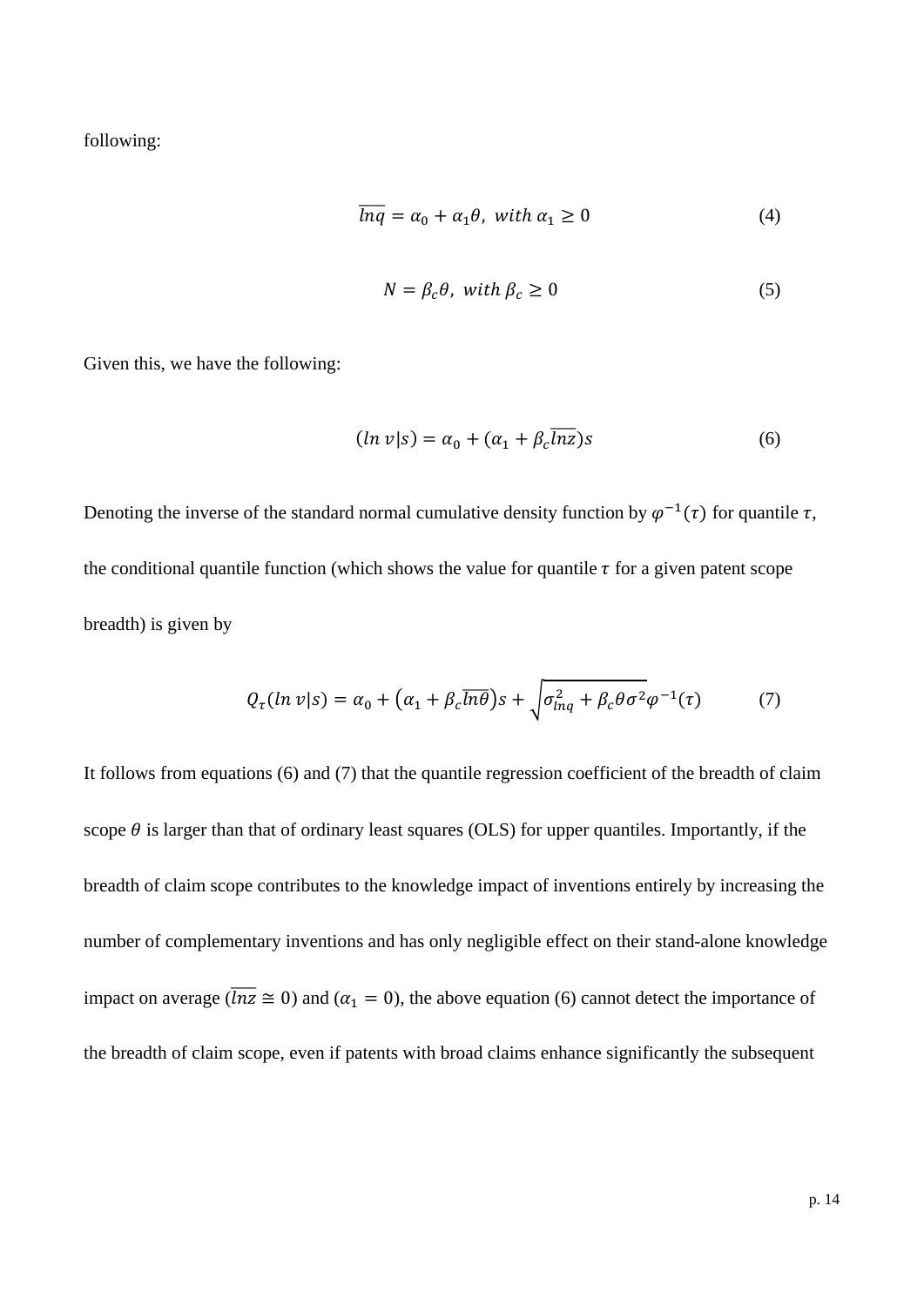inventions as knowledge sources because they disproportionately exist among top impact patents<sup>7</sup>. On the other hand, quantile regression can detect this, as shown in equation (7).

#### *4.2 Estimation model*

1

Given the above analytical results, we use both the OLS method as well as the quantile regression method, which can accommodate the possibility that the impact of a patent with a broad claim scope on subsequent inventions has a high variance. We assessed how the IFCL can be utilized to predict the number of forward applicant citations, adding to the predictive power of the combination of all conventionally used major indicator variables, including the number of claims, the number of different IPC subclasses, the number of inventors, the existence of corresponding US patents, $8$  the existence of corresponding patent applications to the EPO, backward applicant citations (self and non-self), backward examiner citations, and the existence of divisional applications based on the focal patent as well as technology by priority year dummies.

Specifically, we used the following model where  $Q_x$  is the x quantile or mean. We choose the following three quantiles (.70, .90 and .99) for the presentations of our estimations, given that close

 $7$  The patents in the top 10% quantile account for more than 80% of the aggregate value (Scherer and Harhoff 2000).

<sup>&</sup>lt;sup>8</sup> The US adopted a pre-grant publication system for patent applications filed on and after November 29, 2000. Before this legal reform, a patent application document was published only when a patent was granted. Hence, we used the existence of corresponding US patents instead of US patent applications.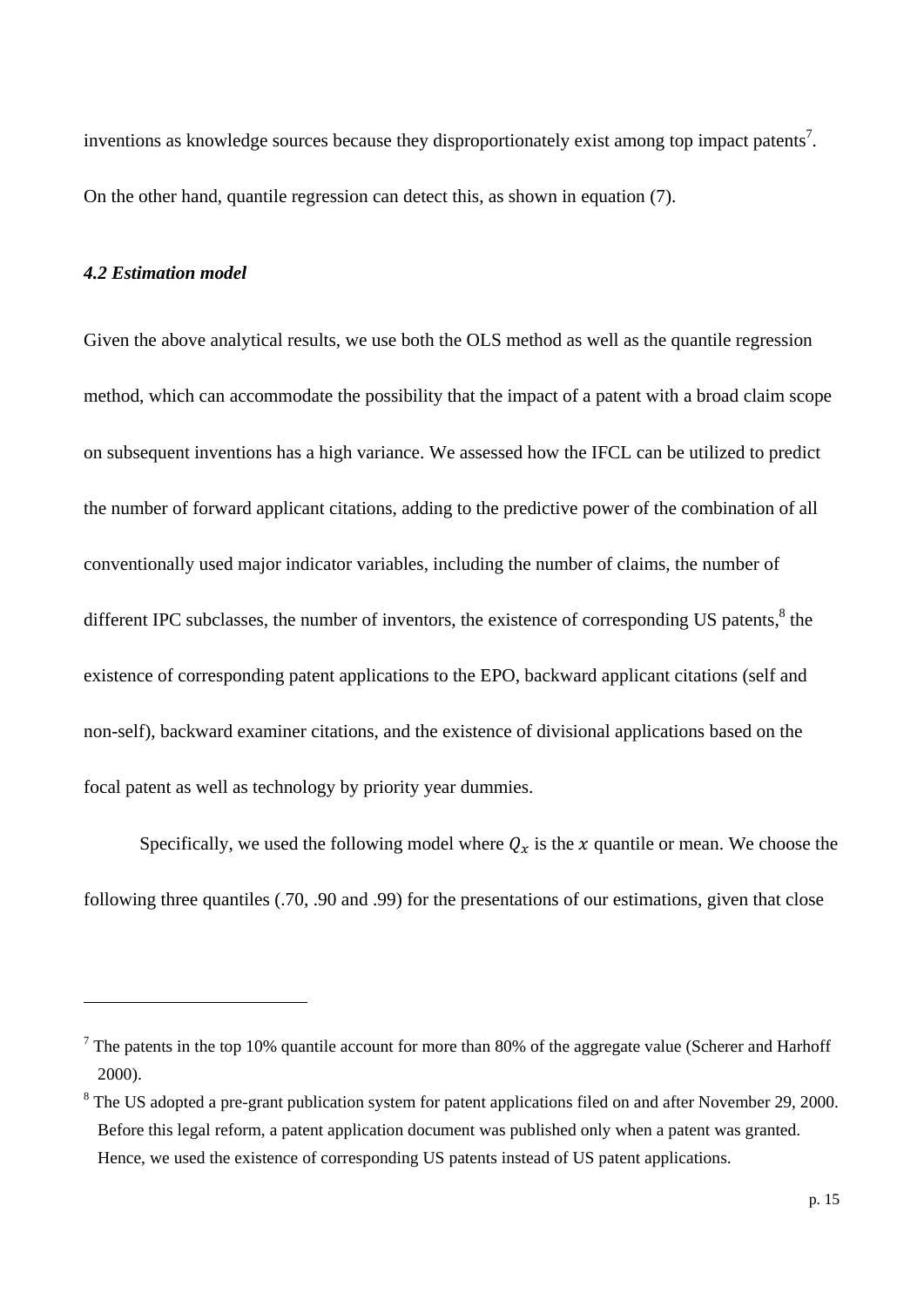to a half of the patents do not have forward citations<sup>9</sup> and we focus especially on the predictive power of the IFCL on top impact patents.

 $Q_x(ln_N_F_Citation|independent variable)$  $=\beta_0 \ln_I FCL + \beta_1 \ln_N_{\text{clains}} + \beta_2 \ln_N_{\text{I}} PCL_{\text{subclass}}$  $+ \beta_3 \ln N$ <sup>\_</sup>inventors  $+\beta_4$  US1EP1\_dmy +  $\beta_5$  US1EP0\_dmy +  $\beta_6$  US0EP1\_dmy  $+\beta_7 \ln N_B$ nonself\_Citn +  $\beta_8 \ln N_B$ self\_Citn  $+ \beta_9 \ln N_B$ ttl\_ExCitn  $+ \beta_{10} \ln N_B$ ttl\_CoCitn  $+\beta_{11}$  subAppln\_dmy  $+\beta_{12}$  joint\_dmy  $+\beta_{\text{year}}$  filing\_year\_dmys +  $\beta_{\text{tech}}$  tehnology\_dmys  $+\beta_{\text{year,tech}}$  filing\_year\_dmys  $\times$  tehnology\_dmys

 $+ constant + \varepsilon$  (8)

1

The definitions of the variables and descriptive statistics are shown in Table 1 for product patents; descriptive statistics for process patents are presented in the Appendix Table B1.

[Table 1 near here]

<sup>&</sup>lt;sup>9</sup> The values of 50, 70, .90 and .99 quantile of  $ln\_N\_F\_Citation$  for product patents are as follows, respectively: complex, 0.00, 0.69, 1.61, 2.89; discrete, 0.00, 0.69, 1.61, 3.04; for process patents: complex, 0.00, 0.69, 1.61, 3.00; discrete, 0.69, 1.10, 1.79, 3.14.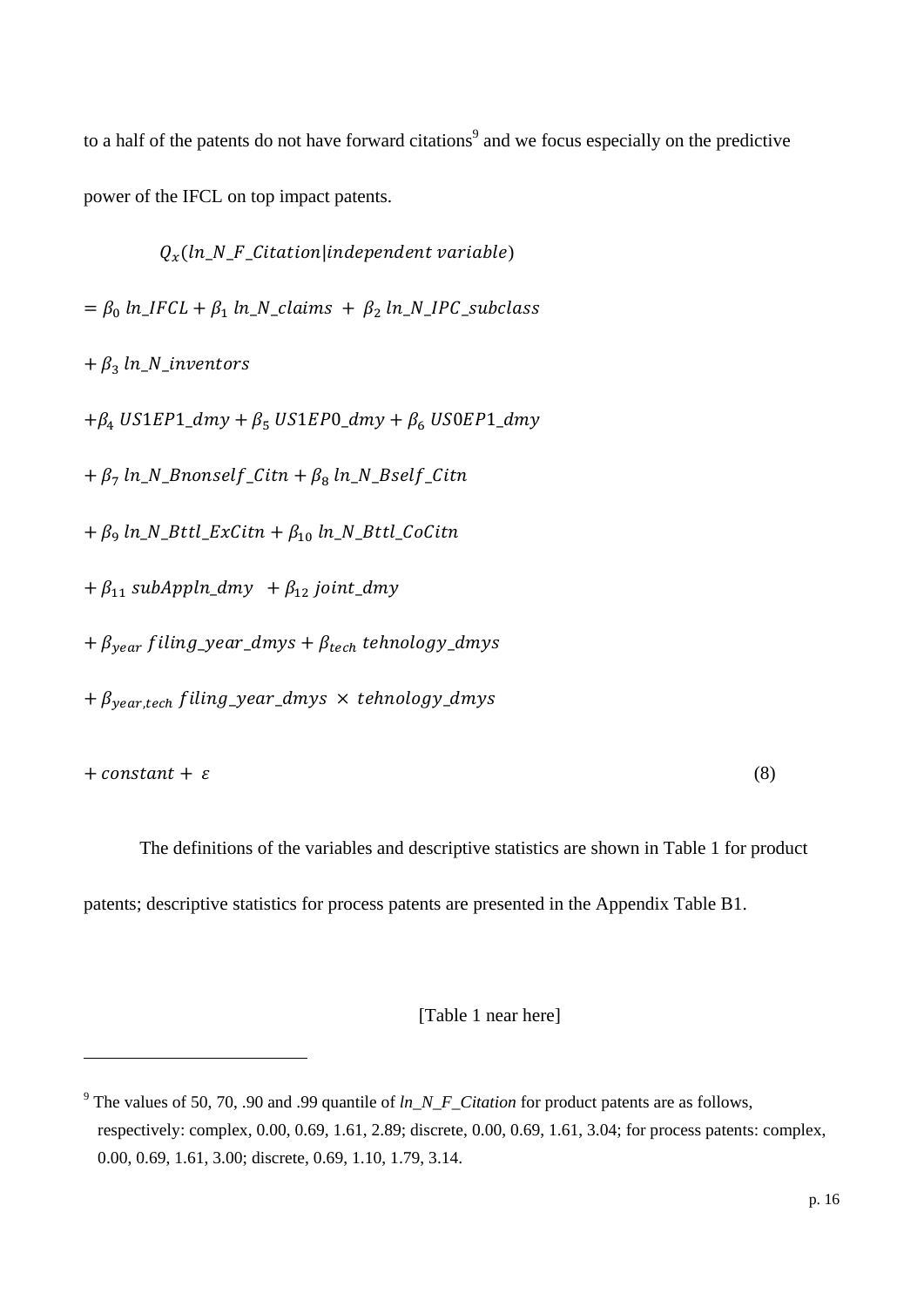### **5. Results and discussion**

Table 2 shows the summary results for complex and discrete technology areas in the case of product patents. According to the results of the OLS estimation, the signs of the coefficients for the IFCL (indicated as  $ln_I FCL$ ) are positive and statistically highly significant in the two technology areas. The IFCL, therefore, has a significant explanatory power for predicting the applicant forward citations, even controlling for the existing major indicators. Its explanatory power in the complex technology area, however, is only a quarter of that in the discrete technology area (0.014 vs. 0.051). Conversely, the estimated coefficients for the number of claims and the number of IPC subclasses are similar (0.073 (complex) vs. 0.071 (discrete) and 0.067 (complex) vs. 0.064 (discrete)) and statistically significant in both areas. Although the explanatory power of the IFCL is smaller than that of the number of claims and the number of different IPC subclasses, it is still comparable even if we consider the size of the standard deviations of the IFCL, the number of claims, and the number of different IPC subclasses (0.51 (0.61), 0.82 (0.76) and 0.43 (0.45), in the complex (discrete) technology areas, respectively).

[Table 2 near here]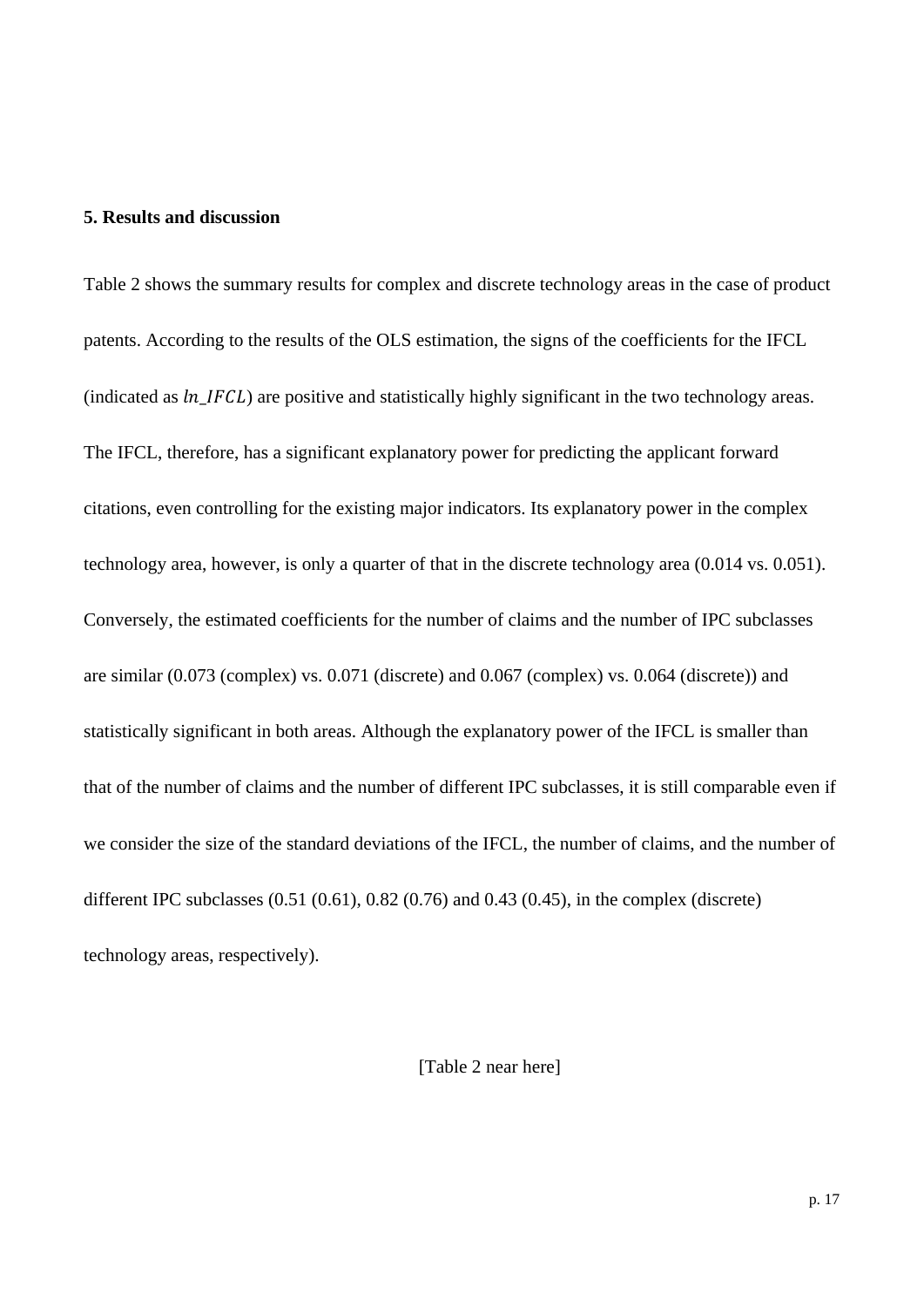The results of the quantile regressions reveal that the predictive power of the IFCL increases significantly in higher quantiles in the complex technology area (the highest (0.16) in the 0.99 quantile; and negligible (0.005) in the 0.70 quantile), whereas it is stable for all quantiles in the discrete technology area (0.060 in the 0.99 quantile; and 0.062 in the 0.70 quantile). As a result, the IFCL predicts the 0.99 quantile far more in the complex technology area than in the discrete technology area, but much less in the 0.70 quantile. Figure 2 compares the coefficient value for the IFCL relative to that of the number of different IPC subclasses and Figure 3 compares the coefficient value for the IFCL relative to that of the number of claims. Given that the number of different IPC subclasses and the predictive power of the number of claims are relatively stable across all quantiles in both technology areas, the IFCL predicts the 0.99 quantile more in complex technology than in discrete technology, but much less in the 0.70 quantile in complex technology than in discrete technology.

Table B.2, Figure B.1, and Figure B.2 in the Appendix show that very similar findings (that is, the rise of the relative predictive power of the IFCL in higher quantiles in the complex technology area and its relative stability in the discrete technology area) hold for process patents too.

[Figure 2 near here]

[Figure 3 near here]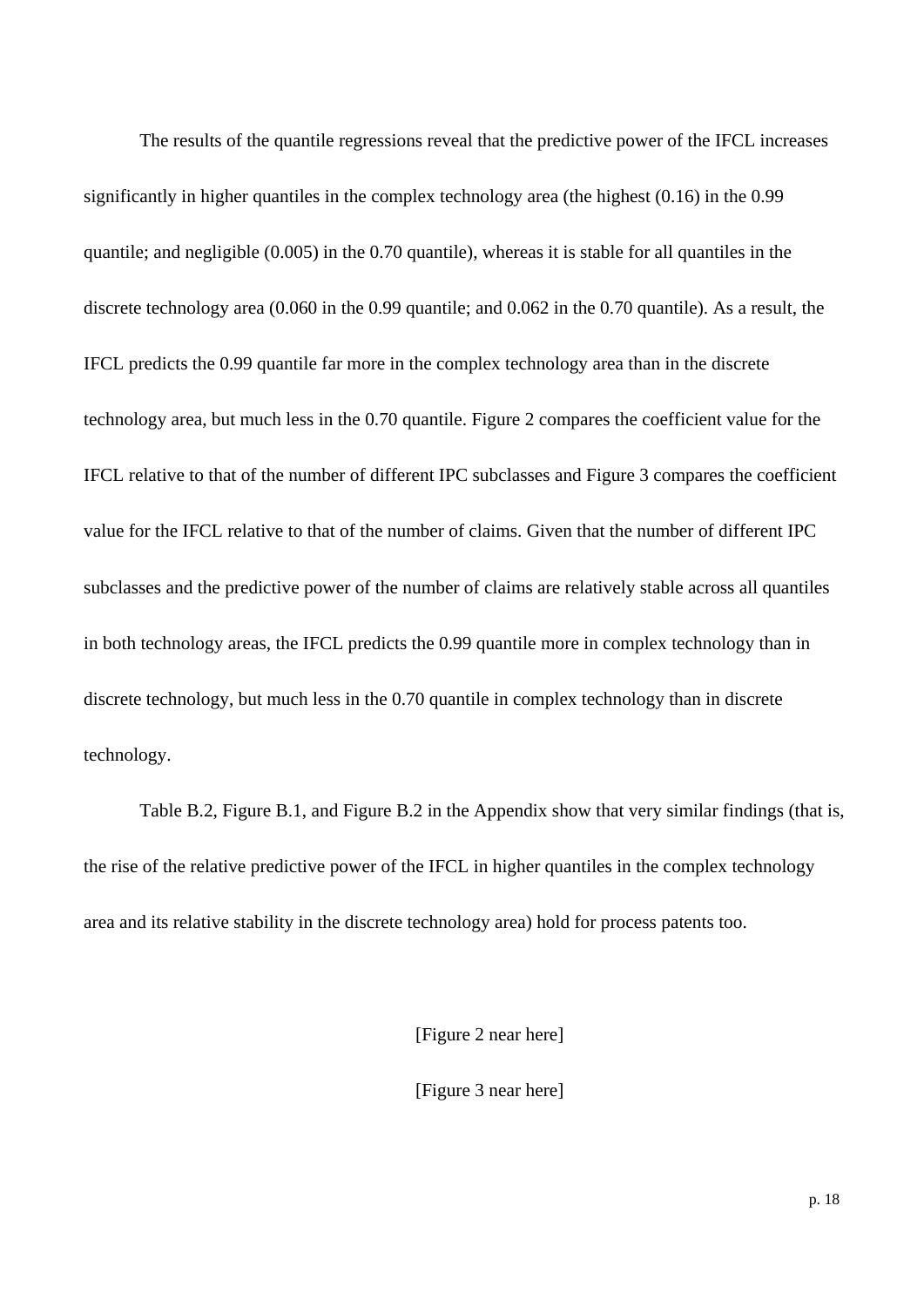Figure 4 shows the relative values of the coefficients estimated by 99% quantile regression against those estimated by the OLS method for each explanatory variable for product patents. The value for the IFCL in the complex technology area is outstanding, more than 12, whereas others are less than four; the values are less than two for the number of IPC subclasses and the number of claims. Thus, the IFCL very significantly predicts top ranked patents in terms of applicant forward citations in the complex technology area. Figure B.3 in the Appendix shows the corresponding values for process patents with similar results.

The different effect of the breadth of claim scope between the two technology areas is consistent with the prediction from the analytical framework introduced in Section 4.1 and supports the following interpretation. In the complex technology area, the impact of a pioneering patent with a broad claim on subsequent inventions depends on the emergence of many complementary inventions due to the necessity of combining many technologies to produce a product; hence, the impact of a patent with a broad claim in the complex technology area is more uncertain and tends to have a high variance. In contrast, the value of a patent in the discrete technology area depends much more on standalone value, and thus, the impact of a patent with a broad claim on subsequent inventions is more certain.

The IFCL therefore detects a very important and hitherto unrecognized characteristic of patent scope in the complex technology area, as articulated by our analytical framework explained in Section 4.1: patents in the complex technology area can display a higher variance of impact on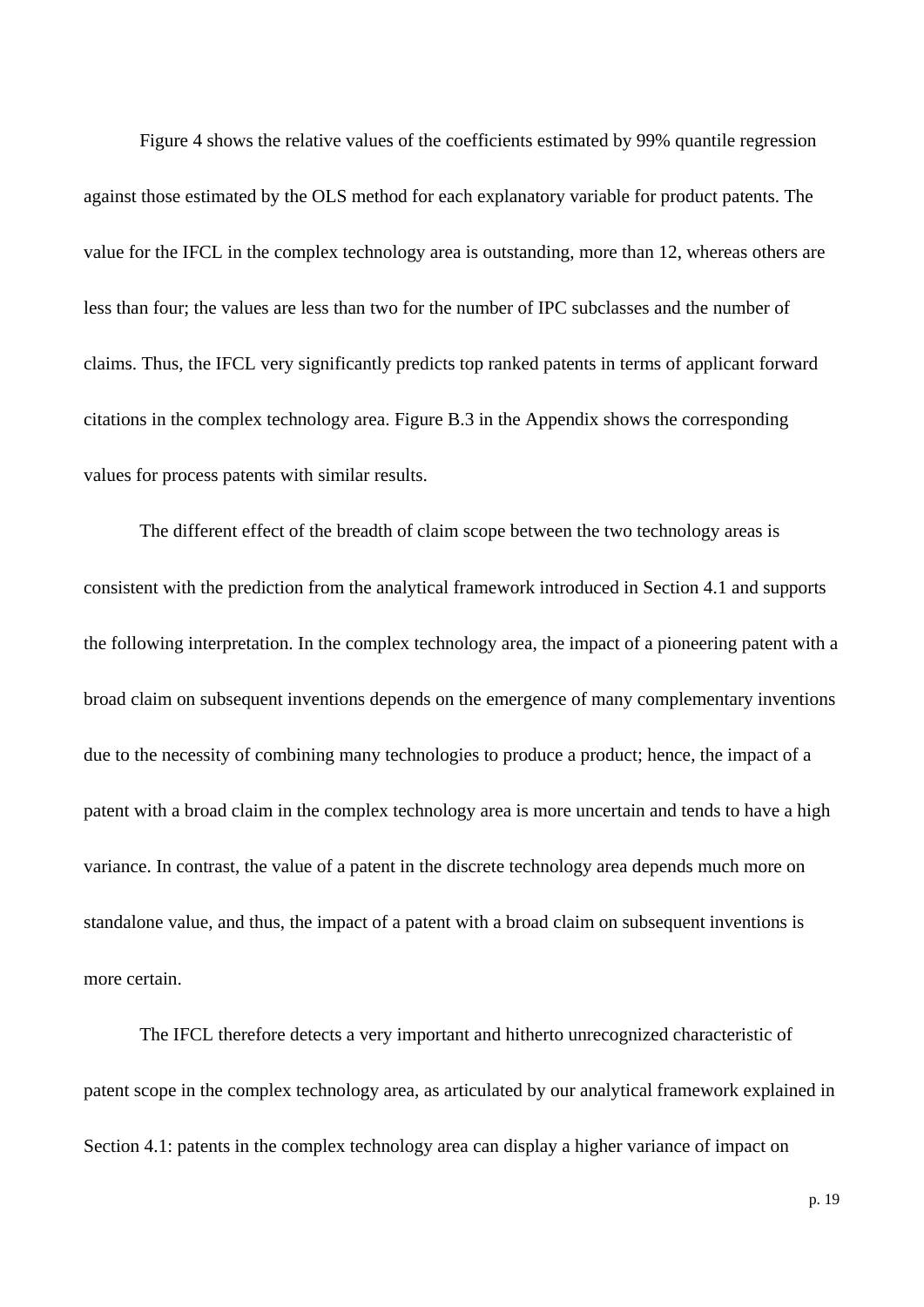subsequent inventions due to the varied enhanced impact depending on complementary inventions. The IFCL is therefore a unique proxy for the breadth of claim scope in that it effectively explains the difference between complex and discrete technology areas in terms of the mechanism of the contribution of a high impact patent on subsequent inventions.

[Figure 4 near here]

#### **6. Conclusions**

While patent scope defined by patent claims provides crucial information on the contribution of underlying inventions to the state of the art, its existing measures (the number of claims and the number of different IPC subclasses) do not seem to appropriately capture it, especially with respect to the generality of the inventive concept. This study proposed a new measure of the patent scope, the IFCL (inverse of the first claim length), and assessed the significance of this new measure in predicting the knowledge impact of the invention. The results validate that this new measure significantly predicts the number of applicant forward citations, controlling for the conventional proxies for patent scope and other major bibliographic indicators. The explanatory power of the IFCL is indeed comparable with that of the number of claims and the number of different IPC subclasses. Moreover, whereas its predictive power is stable across the 70% to 99% quantiles in the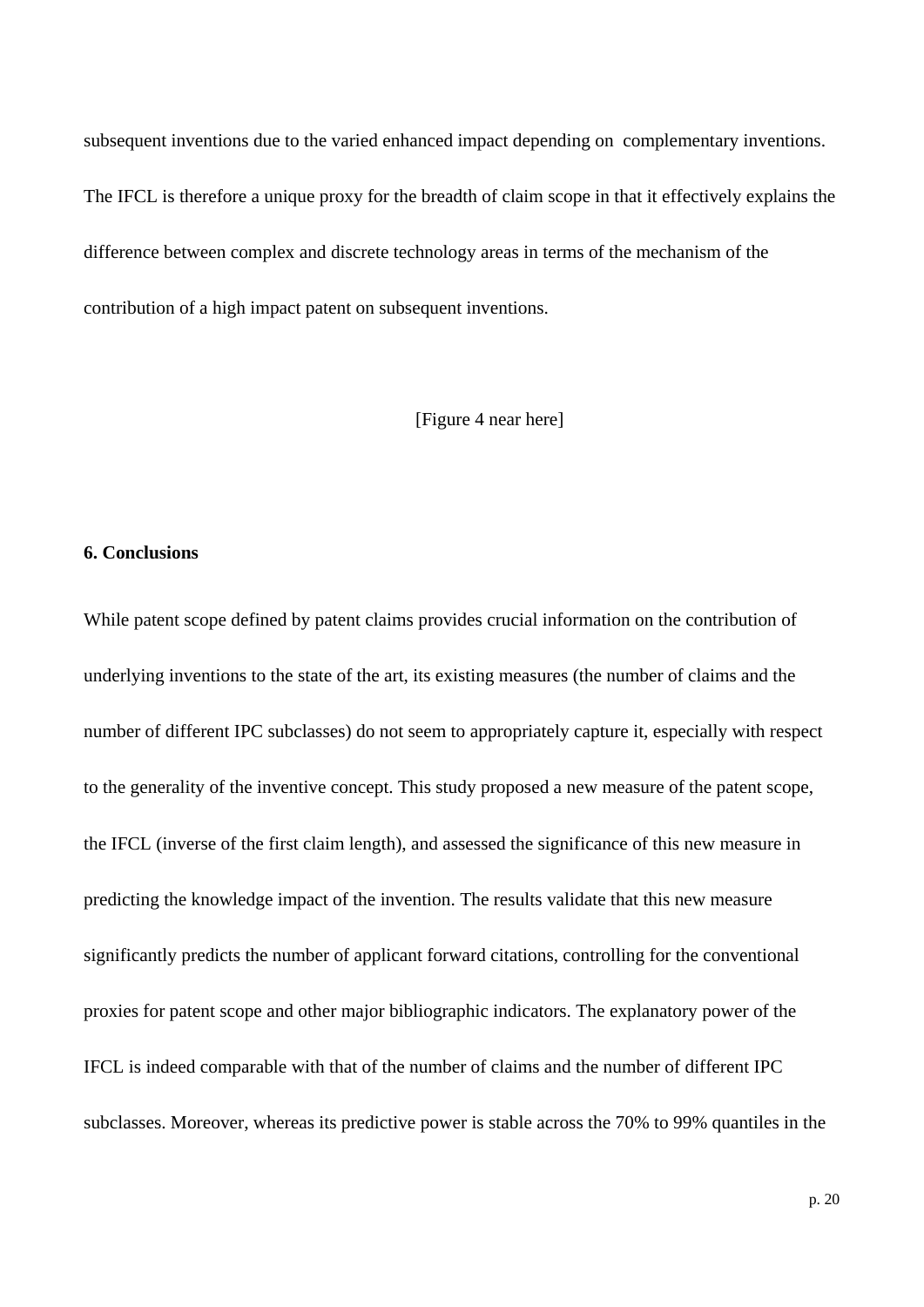discrete technology area, it becomes increasingly more significant for top-ranked patents in the complex technology area, unlike the other measures of patent scope. These findings are consistent with an economic model predicting that the impact of a pioneering patent with few limitations on its claim on subsequent inventions is more uncertain in the complex technology area where such impact depends significantly on the emergence of complementary inventions that enhance the impact of the initial focal invention. Unlike the conventional two proxies of patent scope, this new IFCL proxy therefore provides important hitherto unexploited information on a patent scope's crucial characteristic, which is a source of the variation of the skewness of its impact on subsequent inventions (especially high-impact patents).

Our findings open up a number of follow up research possibilities. One immediate question is how significantly the IFCL can contribute to accounting for the highly skewed distribution of private patent values, and another question is how the IFCL could be used as a measure of the contributions of patent examinations. We are currently addressing these questions. One important policy implication will be that, whereas ex-post value indicators, such as forward citations or the renewal of patent maintenance, need a relatively long time to measure, the IFCL provides one useful ex-ante information for a policy maker in identifying potentially high-spillover inventions both in the complex and discrete technology areas, which may be useful in monitoring the performance of R&D projects funded by the government in the future.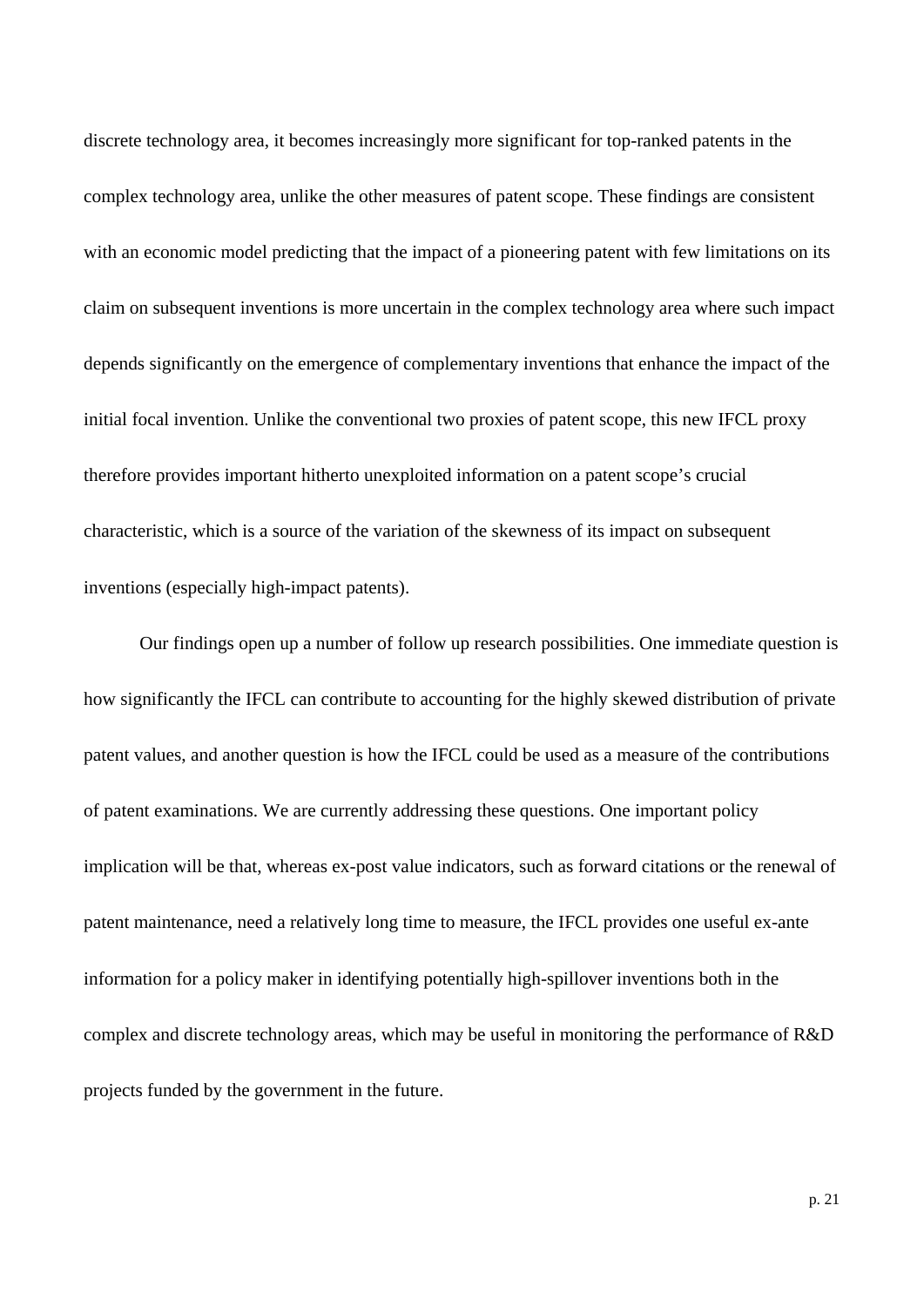#### **References**

- Cohen, W. M., R. R. Nelson, and J. P. Walsh. 2000. *Protecting Their Intellectual Assets: Appropriability Conditions and Why the US Manufacturing Firms Patent (or Not).* No. w7552. National Bureau of Economic Research.
- Fleming, L. 2001. "Recombinant Uncertainty in Technological Search." *Management science* 47 (1): 117-132.
- Giuri, P., M. Mariani, S. Brusoni, G. Crespi, D. Francoz, A. Gambardella, W. Garcia-Fontes et al., 2007. "Inventors and Invention Processes in Europe." *Research Policy* 36: 1107–1127.
- Harhoff, D., F. M. Scherer, and K. Vopel. 2003. "Citations, Family Size, Opposition and the Value of Patent Rights." *Research Policy* 32 (8): 1343-1363.
- Harhoff, D. 2016. "Patent Quality and Examination in Europe." *The American Economic Review: Papers & Proceedings 2016* 106 (5): 193-197.
- Jaffe, A., M. Trajtenberg, and M. Fogarty. 2000. "Knowledge Spillovers and Patent Citations: Evidence from a Survey of Inventors." *American Economic Review* 90: 215-218.
- Jansen, W., 2009. *Examining the Relation Between Patent Value and Patent Claims*. Eindhoven: Eindhoven University of Technology.
- Lanjouw, J. O., and M.A Schankerman. 2004. "Patent Quality and Research Productivity: Measuring Innovation with Multiple Indicators." *The Economic Journal* 114: 441–465.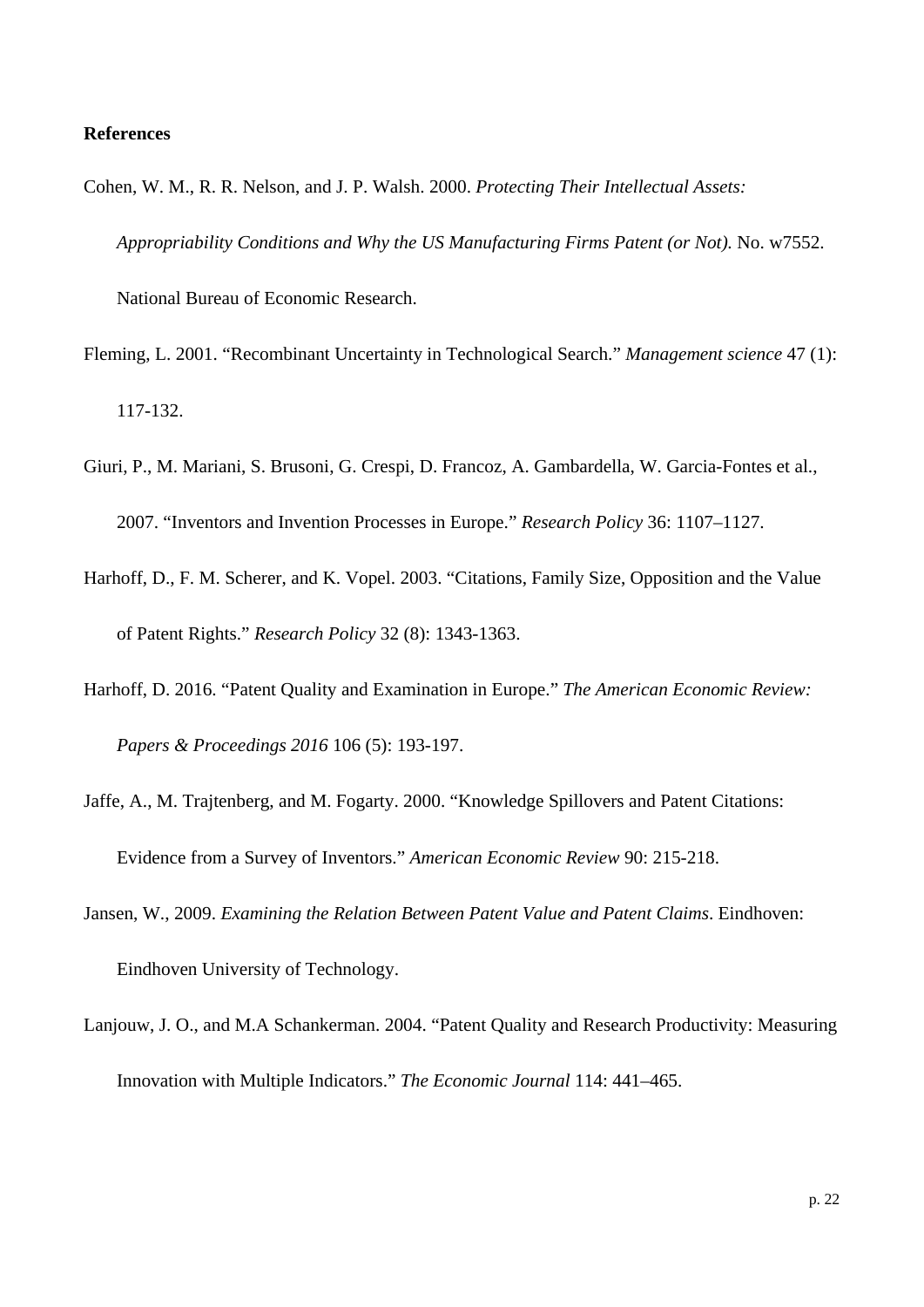- Lerner, J. 1994. "The Importance of Patent Scope: An Empirical Analysis." *The RAND Journal of Economics*: 319-333.
- Malackowski, J., and J. Barney. 2008. "What is Patent Quality? A Merchant Banc's Perspective." *Nouvelles-Journal of the Licensing Executives Society* 43 (2): 123-134.
- Nagaoka, S., K. Motohashi, and A. Goto. 2010. "Patent Statistics as an Innovation Indicator." *Handbook of the Economics of Innovation* 2: 1083-1127.
- Nerkar, A., and S. Shane. 2003. "When do start-ups that exploit patented academic knowledge survive?" *International Journal of Industrial Organization* 21 (9): 1391-1410.

NISTEP. 2015. Company name dictionary.

- URL: http://www.nistep.go.jp/research/scisip/data-and-information-infrastructure (accessed 04,17.,15).
- NISTEP. 2015. Connection table to other databases.
	- URL:http://www.nistep.go.jp/research/scisip/data-and-information-infrastructure (accessed 04,17, 15).
- Novelli, E. 2015. "An Examination of the Antecedents and Implications of Patent Scope." *Research Policy* 44 (2): 493-507.
- Osenga, K. 2011. "Shape of Things to Come: What We Can Learn from Patent Claim Length." *Santa Clara Computer & High Tech.* LJ 28: 617.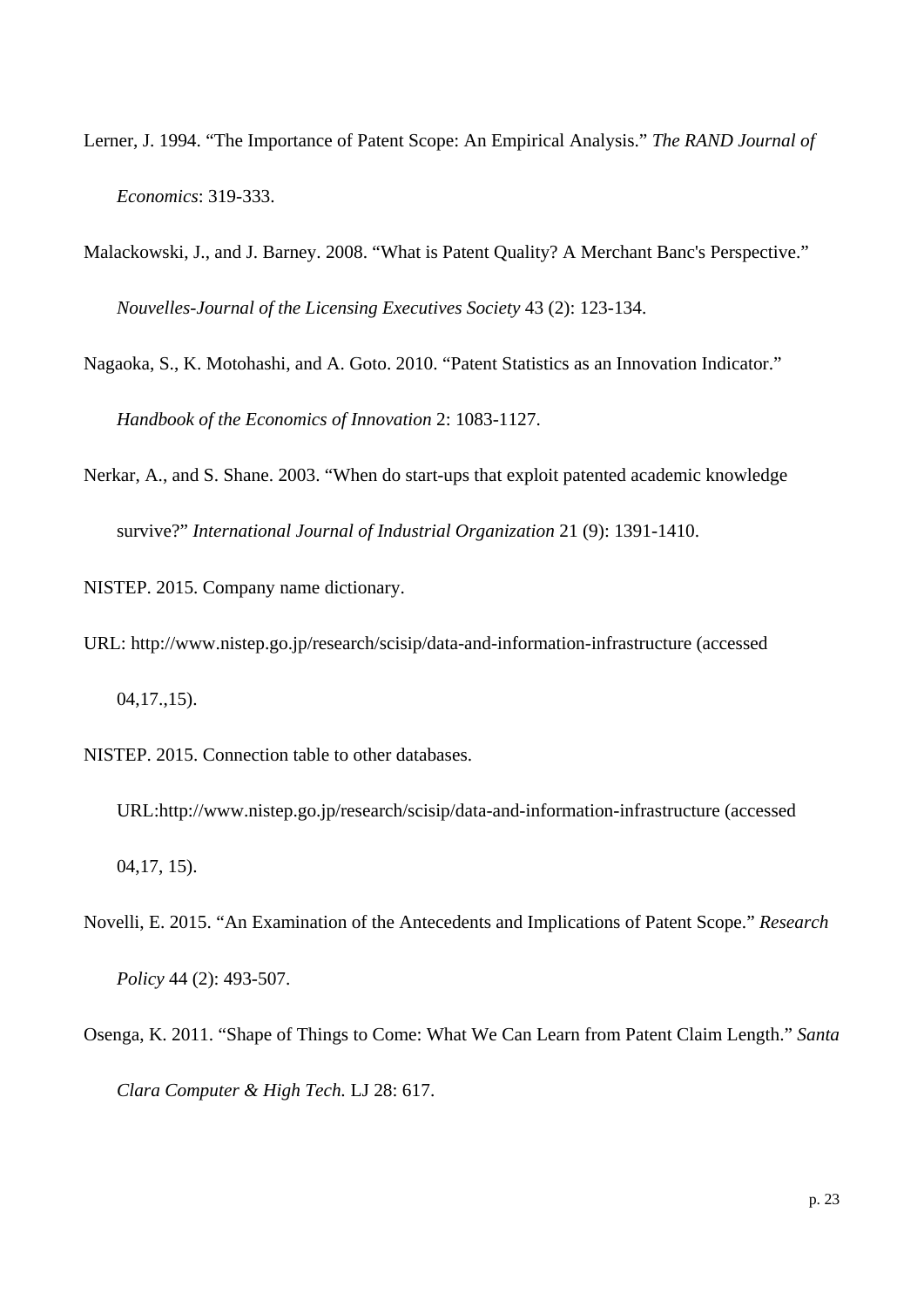- Reitzig, M. 2004. "Improving Patent Valuations for Management Purposes—Validating New Indicators by Analyzing Application Rationales." *Research Policy* 33 (6): 939-957.
- Scherer, F. M., and D. Harhoff. 2000. "Technology Policy for a World of Skew-Distributed Outcomes." *Research Policy* 29 (4): 559-566.
- Shane, S. 2001. "Technological Opportunities and New Firm Creation." *Management science* 47 (2): 205-220.
- Squicciarini, M., H. Dernis, and C. Criscuolo. 2013. *Measuring Patent Quality: Indicators of Technological and Economic Value*. No. 2013/3. OECD Publishing.
- Verhoeven, D., J., Bakker, and R. Veugelers. 2016. Measuring Technological Novelty with Patent-Based Indicators. *Research Policy* 45 (3): 707-723.
- Walsh, J. P., and S. Nagaoka. 2009. "How 'Open' Is Innovation in the US and Japan? Evidence from the RIETI-Georgia Tech Inventor Survey." *Research Institute of Economy, Trade and Industry Discussion Paper* 09-E-022.
- Webster E., P. H. Jensen, and A. Palangkaraya. 2014. "Patent examination outcomes and the national treatment principle." *The RAND Journal of Economics* 45 (2): 449–469.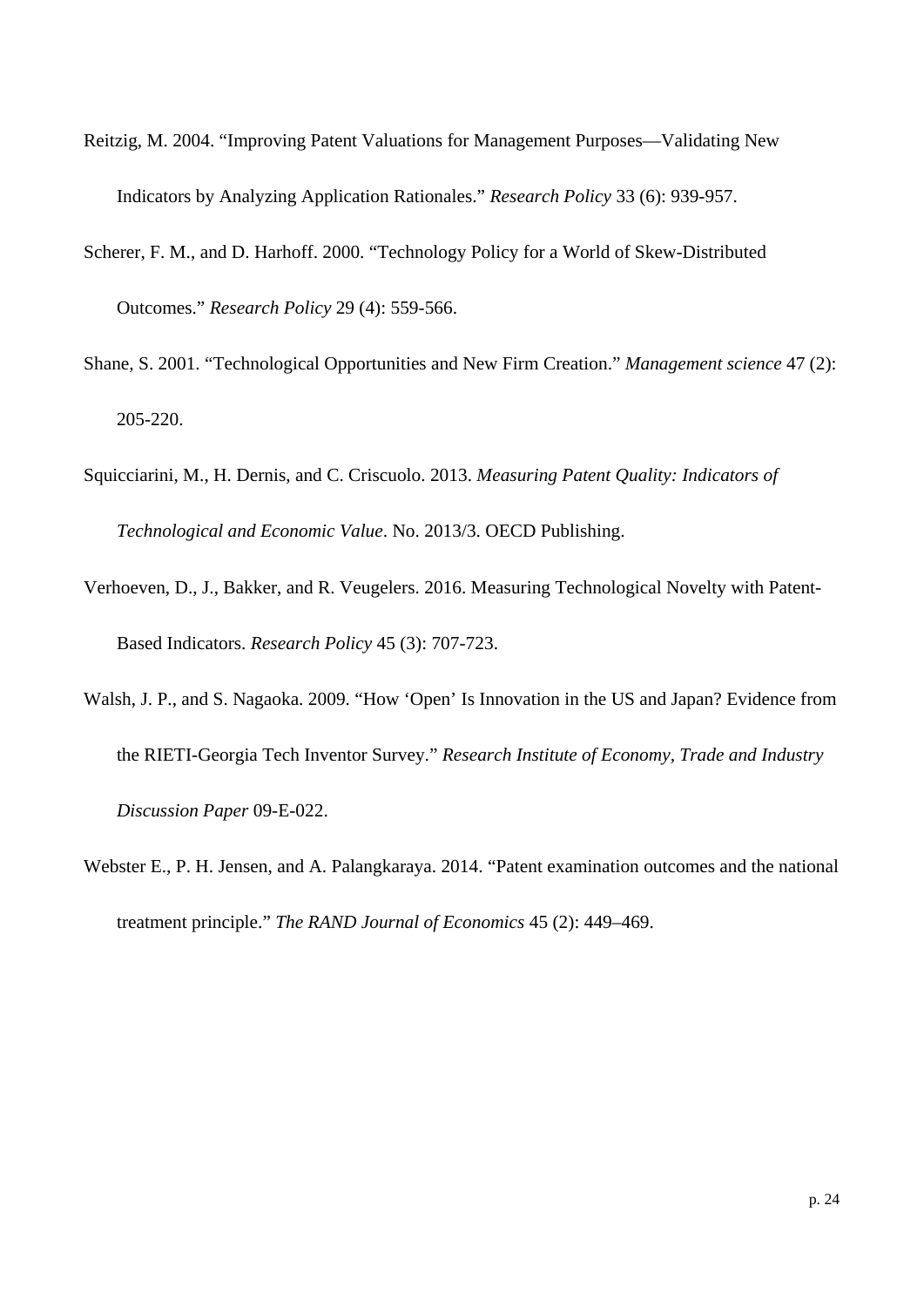|                                          |                                                                                                                    |            | Complex   | Discrete |           |  |
|------------------------------------------|--------------------------------------------------------------------------------------------------------------------|------------|-----------|----------|-----------|--|
| Variables                                | Definition                                                                                                         | N=601, 435 |           |          | N=231,841 |  |
|                                          |                                                                                                                    | Mean       | Std. Dev. | Mean     | Std. Dev  |  |
| $ln_N_F_C$ Citation                      | logarithm of "the number of<br>forward citations $+1$ "                                                            | 0.553      | 0.733     | 0.605    | 0.775     |  |
| $ln\_IFCL$                               | logarithm of the inverse of first-<br>claim-length                                                                 | $-5.78$    | 0.506     | $-5.51$  | 0.614     |  |
| $ln_N_{clains}$                          | logarithm of the number of claims                                                                                  | 1.18       | 0.818     | 1.05     | 0.763     |  |
| $ln_N_PC$ _subclass                      | logarithm of the number of IPC<br>subclass                                                                         | 0.308      | 0.434     | 0.335    | 0.450     |  |
| $ln_N$ _inventors                        | logarithm of the number of<br>inventors                                                                            | 0.586      | 0.603     | 0.745    | 0.601     |  |
| US1EP1_dmy                               | 1 if both the corresponding US<br>patent and the corresponding EP<br>application exist; otherwise, 0               | 0.0933     | 0.291     | 0.0681   | 0.252     |  |
| US1EP0_dmy                               | 1 if there is a corresponding US<br>patent but no corresponding EP<br>application; otherwise, 0                    | 0.143      | 0.350     | 0.0457   | 0.209     |  |
| US0EP1_dmy                               | 1 if there is no corresponding US<br>patent and there is an EP patent<br>application; otherwise; 0                 | 0.00816    | 0.0899    | 0.00100  | 0.0993    |  |
| ln_N_Bnonself_Citn                       | logarithm of "the number of<br>backward non-self-citations $+1$ "                                                  | 0.272      | 0.489     | 0.345    | 0.580     |  |
| $ln_N_Bself_C$ itn                       | logarithm of "the number of<br>backward self-citations $+1$ "                                                      | 0.143      | 0.354     | 0.180    | 0.391     |  |
| ln_N_Bttl_ExCitn                         | logarithm of "the number of<br>"examiner citations + $1$ "                                                         | 1.28       | 0.638     | 1.15     | 0.675     |  |
| $ln_N_B_{\text{H}}$ <i>M_Bttl_CoCitn</i> | logarithm of "the number of<br>backward citations cited both by<br>the applicant and the patent<br>examiner $+1$ " | 0.101      | 0.268     | 0.124    | 0.300     |  |

# Table 1. Descriptive statistics for the data (product patents)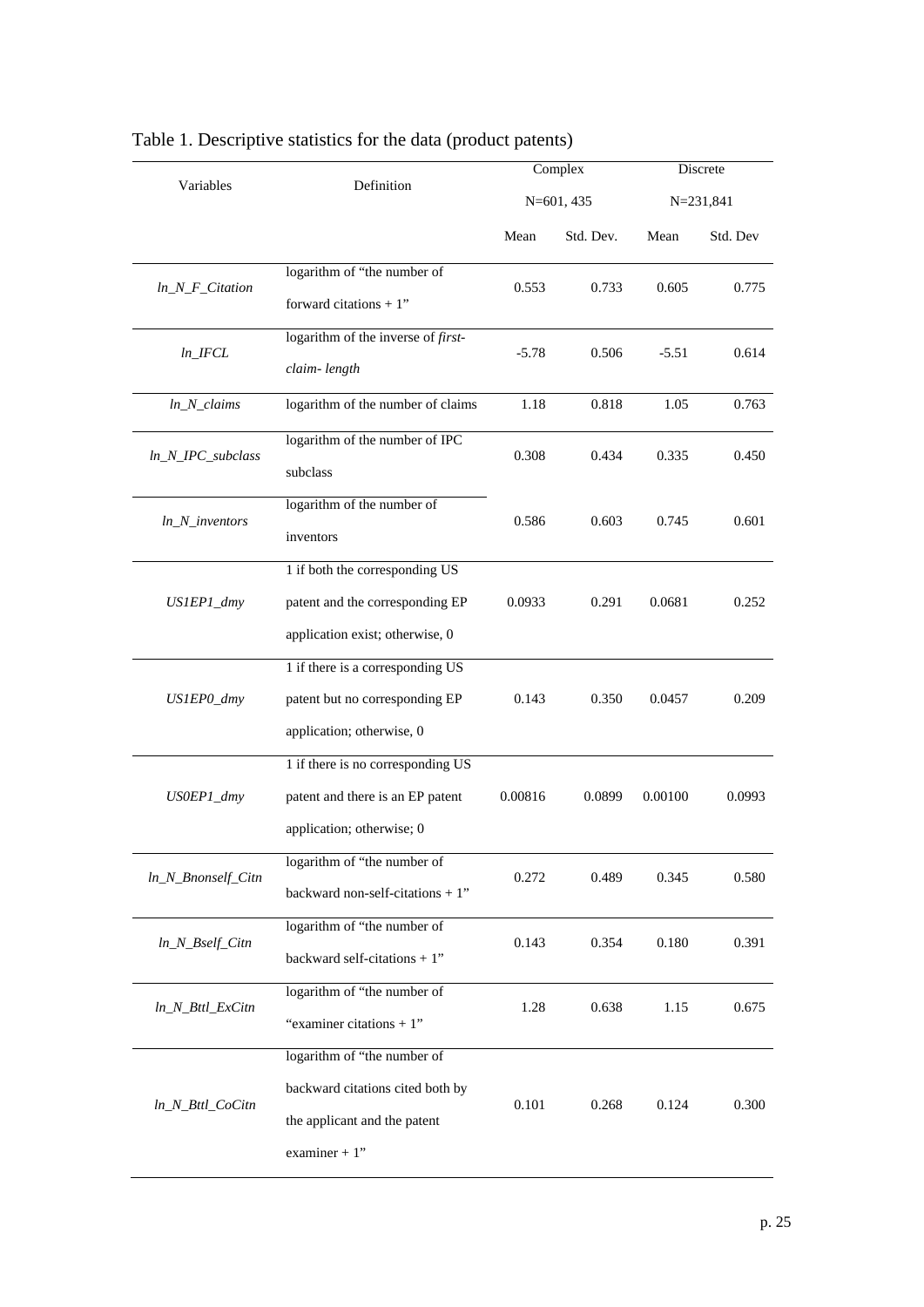| subAppln_dmy    | 1 when subsequent divisional<br>applications exist; otherwise; 0 | 0.0406 | 0.197 | 0.0414 | 0.199 |
|-----------------|------------------------------------------------------------------|--------|-------|--------|-------|
| joint_dmy       | 1 if the patent is jointly held; 0 if                            | 0.0613 | 0.240 | 0.0705 | 0.256 |
| filing year dmy | the patent holder is single                                      |        |       |        |       |
|                 | earliest priority year of                                        |        |       |        |       |
|                 | application                                                      |        |       |        |       |
| technology_dmy  | 6 Categories                                                     |        |       |        |       |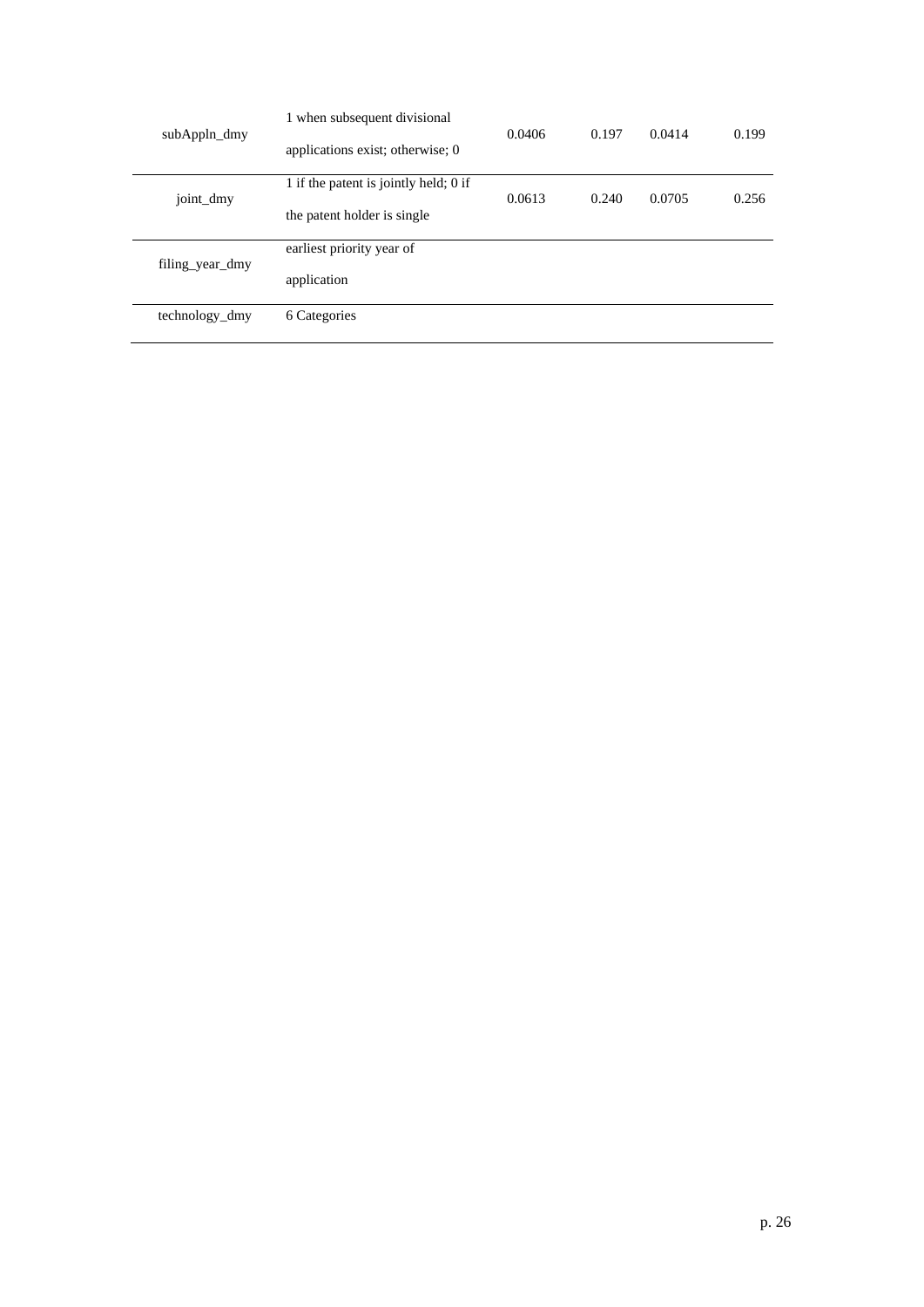|                             | Dependent variable: ln_N_F_Citation |             |             |             |                            |            |             |            |
|-----------------------------|-------------------------------------|-------------|-------------|-------------|----------------------------|------------|-------------|------------|
|                             | Complex ( $N = 601,435$ )           |             |             |             | Discrete ( $N = 231,841$ ) |            |             |            |
| Independent                 | <b>OLS</b>                          | .99         | .90         | .70         | <b>OLS</b>                 | .99        | .90         | .70        |
| variables                   |                                     | quantile    | quantile    | quantile    |                            | quantile   | quantile    | quantile   |
|                             |                                     |             |             |             |                            |            |             |            |
| $ln\_IFCL$                  | $.0135***$                          | $.158***$   | .0385***    | $.00511**$  | $.0511***$                 | .0599***   | .0768***    | $.0615***$ |
|                             | (.00192)                            | (.0113)     | (.00444)    | (.00214)    | (.00283)                   | (.0143)    | (.00624)    | (.00345)   |
| $ln_N_{clains}$             | $.0725***$                          | $.156***$   | $.125***$   | $.0674***$  | $.0712***$                 | $.146***$  | $.117***$   | $.0724***$ |
|                             | (.00133)                            | (.00757)    | (.003)      | (.00152)    | (.00229)                   | (.0119)    | (.00516)    | (.00276)   |
| $ln_N_PC$ _subclass         | .0666***                            | $.141***$   | $.110***$   | .0683***    | .0644 ***                  | $.135***$  | $.105***$   | .0689***   |
|                             | (.00225)                            | (.0131)     | (.00508)    | (.00281)    | (.0038)                    | (.0200)    | (.00869)    | (.00445)   |
| $ln_N$ _inventors           | $.0711***$                          | $.173***$   | .133***     | $.0711***$  | .0597***                   | $.117***$  | $.100***$   | .0568***   |
|                             | (.00166)                            | (.00951)    | (.00383)    | (.00205)    | (.0027)                    | (.0148)    | (.00624)    | (.00325)   |
| US1EP1_dmy                  | $.201***$                           | .486***     | .363***     | .298***     | .295***                    | .536***    | .478***     | .414 ***   |
|                             | (.00388)                            | (.0205)     | (.00849)    | (.00509)    | (.00814)                   | (.0372)    | (.0172)     | (.0107)    |
| US1EP0_dmy                  | $.115***$                           | .270***     | .209***     | $.161***$   | $.155***$                  | .293***    | .291***     | $.200***$  |
|                             | (.00293)                            | (.017)      | (.0067)     | (.00552)    | (.00859)                   | (.0338)    | (.0213)     | (.0143)    |
| US0EP1_dmy                  | $.0853***$                          | .138***     | $.143***$   | $.131***$   | $.119***$                  | .188***    | .197***     | $.211***$  |
|                             | (.0111)                             | (.0532)     | (.0228)     | (.0235)     | (.0182)                    | (.0516)    | (.0382)     | (.0353)    |
| ln_N_Bnonself_Citn          | $.144***$                           | .412 ***    | .257***     | $.174***$   | .133***                    | .292***    | $.222***$   | $.170***$  |
|                             | (.00257)                            | (.0128)     | (.00535)    | (.00395)    | (.00358)                   | (.022)     | (.00808)    | (.00474)   |
| $ln_N_Bself_C$ itn          | .0896***                            | .354 ***    | $.172***$   | $.102***$   | $.0764***$                 | $.151***$  | $.118***$   | .0908***   |
|                             | (.0037)                             | (.0201)     | (.00713)    | (.00480)    | (.00499)                   | (.0294)    | (.0105)     | (.00571)   |
| ln_N_Bttl_ExCitn            | $.0687***$                          | .196***     | .129***     | $.0608***$  | .0584***                   | $.161***$  | $.110***$   | .0538***   |
|                             | (.00156)                            | (.00915)    | (.00363)    | (.00169)    | (.00263)                   | (.0143)    | (.00599)    | (.00322)   |
| ln_N_Bttl_CoCitn            | $-.0538***$                         | $-.244***$  | $-.126***$  | $-.0713***$ | $-0.187***$                | $-.160***$ | $-.0459***$ | $-0.0162*$ |
|                             | (.00441)                            | (.0267)     | (.00976)    | (.00648)    | (.00669)                   | (.0350)    | (.0147)     | (.00843)   |
| subAppln_dmy                | .338***                             | .752 ***    | .576***     | .466***     | .347***                    | $.840***$  | $.610***$   | .452 ***   |
|                             | (.00623)                            | (.0248)     | (.0126)     | (.00886)    | (.0100)                    | (.0477)    | (.0219)     | (.0150)    |
| joint_dmy                   | $-.0272***$                         | $-.0746***$ | $-.0599***$ | $-.0302***$ | $-.00422$                  | $-.0563*$  | $-.000349$  | $-.0106$   |
|                             | (.00393)                            | (.0245)     | (.0091)     | (.00434)    | (.00625)                   | (.0307)    | (.0149)     | (.00651)   |
| filing_year                 | yes                                 | yes         | yes         | yes         | yes                        | yes        | yes         | yes        |
| tech                        | yes                                 | yes         | yes         | yes         | yes                        | yes        | yes         | yes        |
| $filling\_year \times tech$ | yes                                 | yes         | yes         | yes         | yes                        | yes        | yes         | yes        |
|                             |                                     |             |             |             |                            |            |             |            |
| R-squared                   | .0701                               |             |             |             | .0985                      |            |             |            |
| Adjusted R-Squared          | .0700                               |             |             |             | .0983                      |            |             |            |

Table 2. Summary results of the regression (product patents)

Note. Robust standard errors in parentheses. \*\*\*  $p < 0.01$ , \*\*  $p < 0.05$ , \*  $p < 0.10$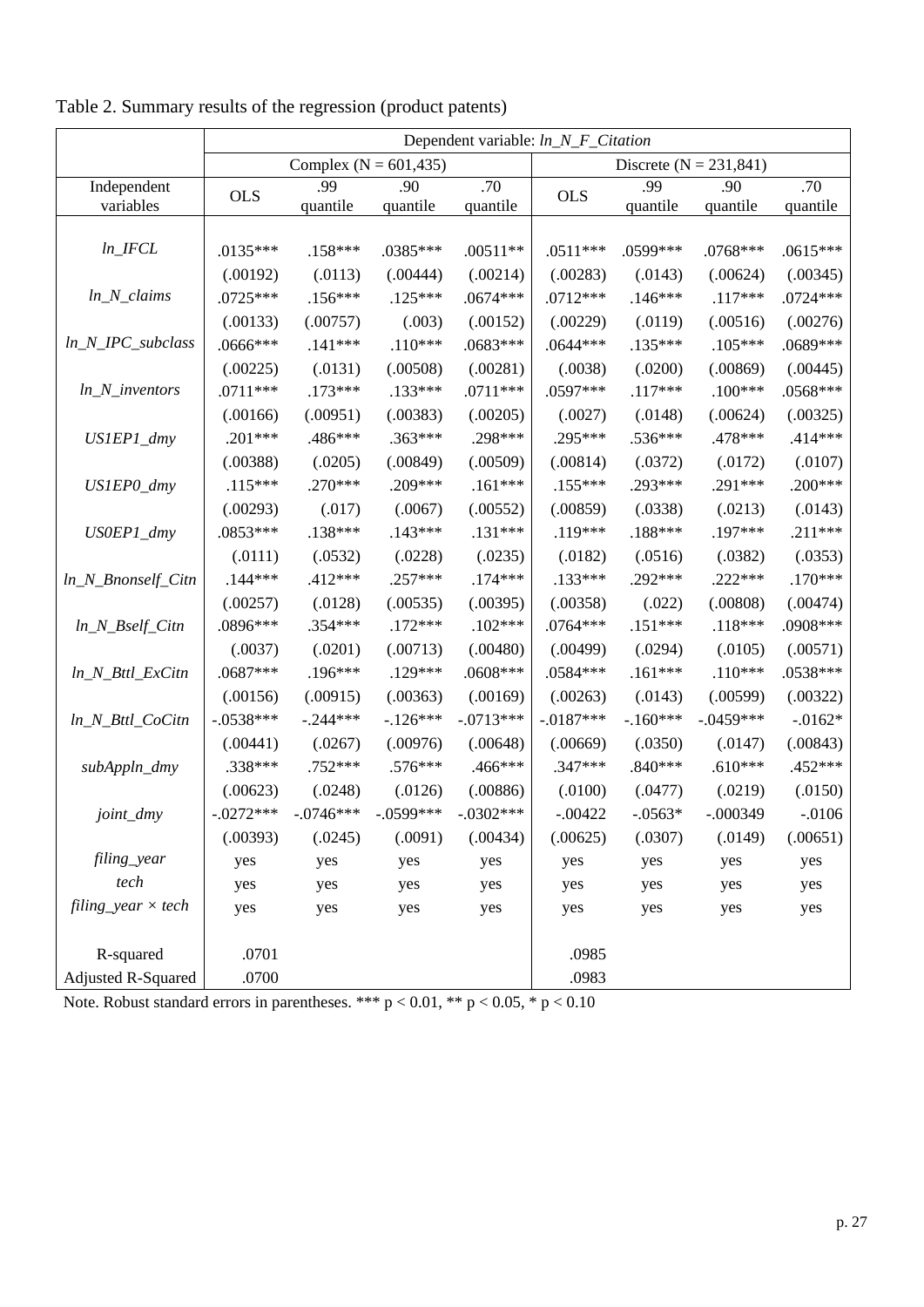

Figure 1. Distribution of the natural logarithm of IFCL

Note: The figure shows the distribution of the natural logarithm of the inverse of the first claim length (IFCL) of product patents aggregated by all technological fields.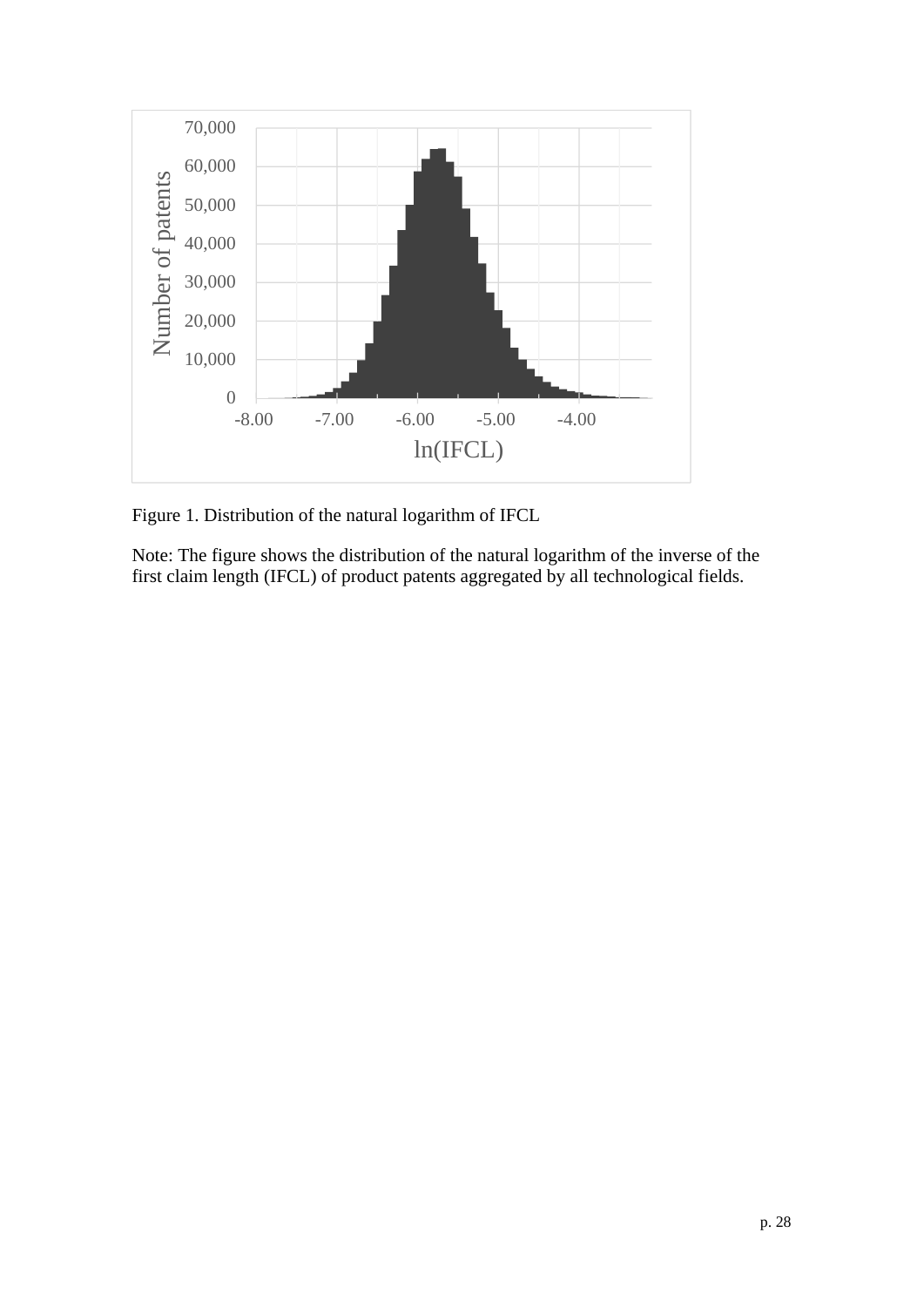

Figure 2. Relative value of the coefficient for the IFCL against that of the number of IPC subclasses (product patents)

Note: The figure shows the values of the following ratio, coefficient for the IFCL/coefficient for the number of different IPC subclasses, of product patents estimated by quantile regression where the quantiles are 0.99, 0.97, 0.95, 0.90, 0.80, and 0.70 as well as those estimated by the OLS method.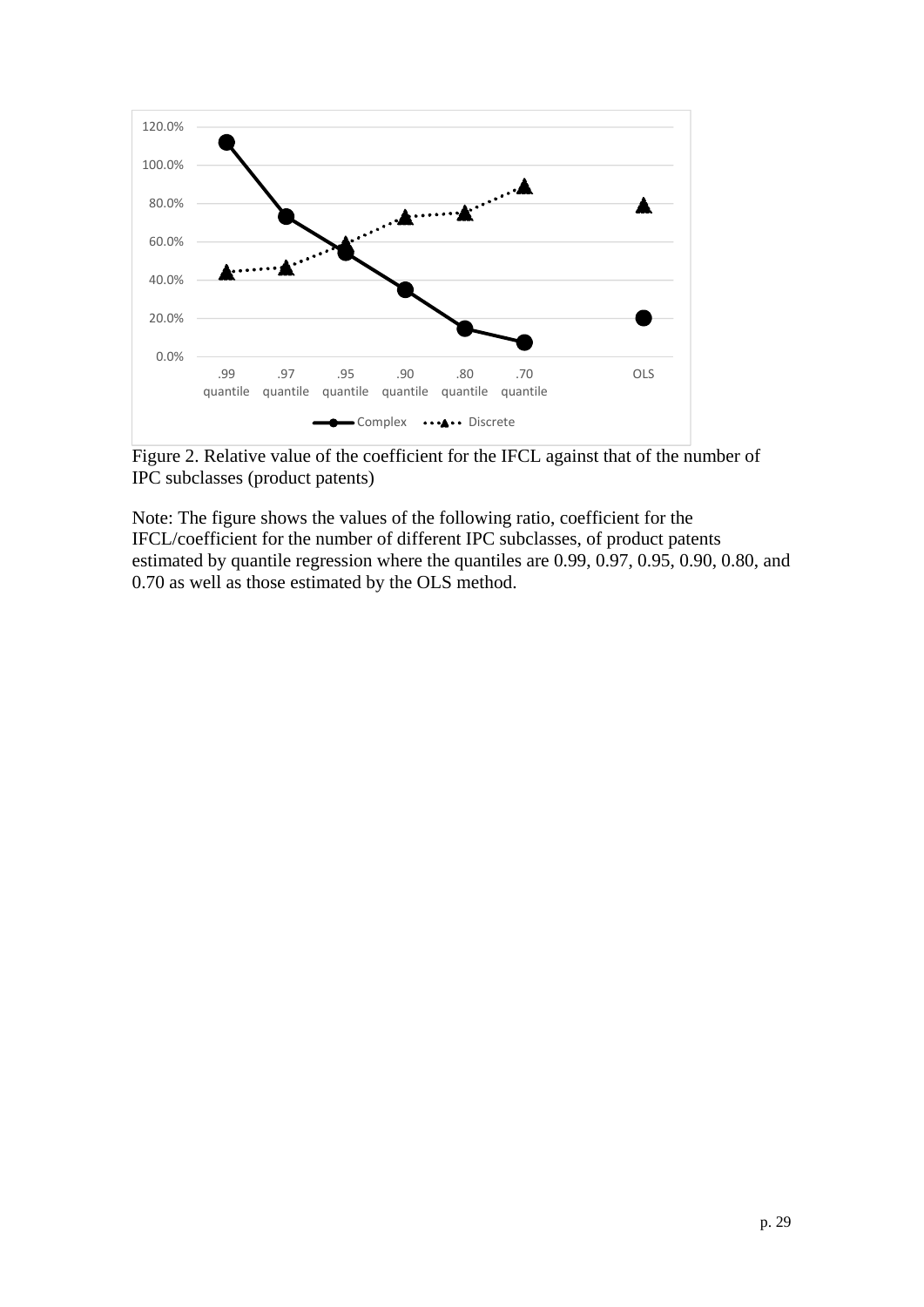

Figure 3. Relative value of the coefficient for the IFCL against that of the number of claims (product patents)

Note: The figure shows the values of the following ratio, coefficient for the IFCL/coefficient for the number of claims, of product patents estimated by quantile regression where the quantiles are 0.99, 0.97, 0.95, 0.90, 0.80, and 0.70 as well as those estimated by the OLS method.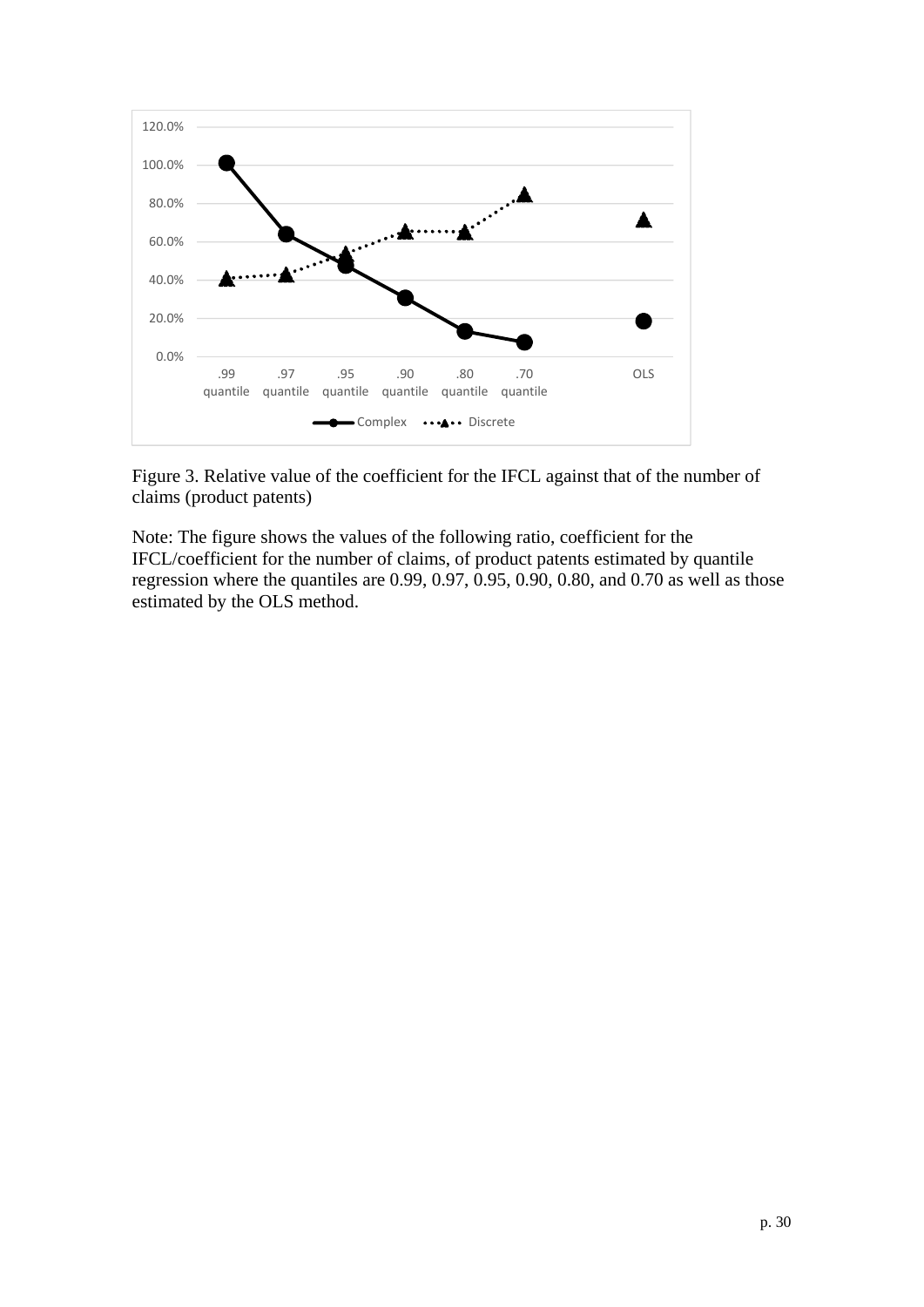

Figure 4. The relative values of the coefficients estimated by 99% quantile regression against those estimated by the OLS method (product patents)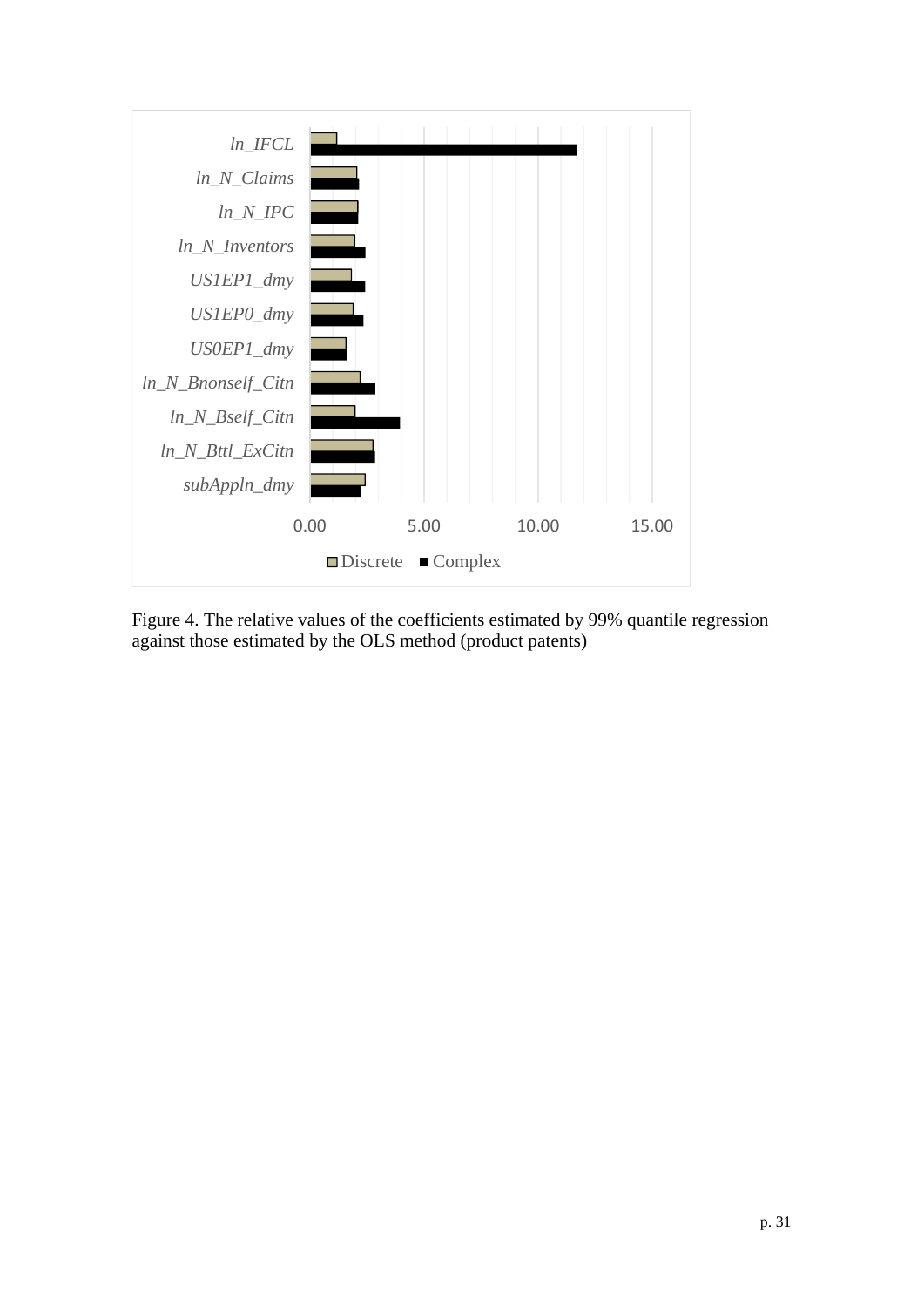# Appendix A

|                 | Technology sector          | <b>IPC</b>                       |
|-----------------|----------------------------|----------------------------------|
|                 | Computers & Communications | G04-G12, H03-H04                 |
| Complex         | Electrical & Electronic    | G01-G03, H01-H02, H05            |
| technology      | Mechanical                 | B21-B32(excludes B31)-B44,       |
|                 |                            | B60-B68, F01-F04, F15-F17        |
|                 | Chemical                   | A01N, C01-C11(excludes C06),     |
|                 |                            | C <sub>21</sub> -C <sub>30</sub> |
| <b>Discrete</b> | Drugs & Medical            | A61-A63, C12-C14                 |
| technology      |                            | A01(excludes A01N), A21- A47,    |
|                 | Others                     | B01-B09, B31, B81, B82, C06,     |
|                 |                            | D01-D21, E01-E21, F21-F42,       |
|                 |                            | G21                              |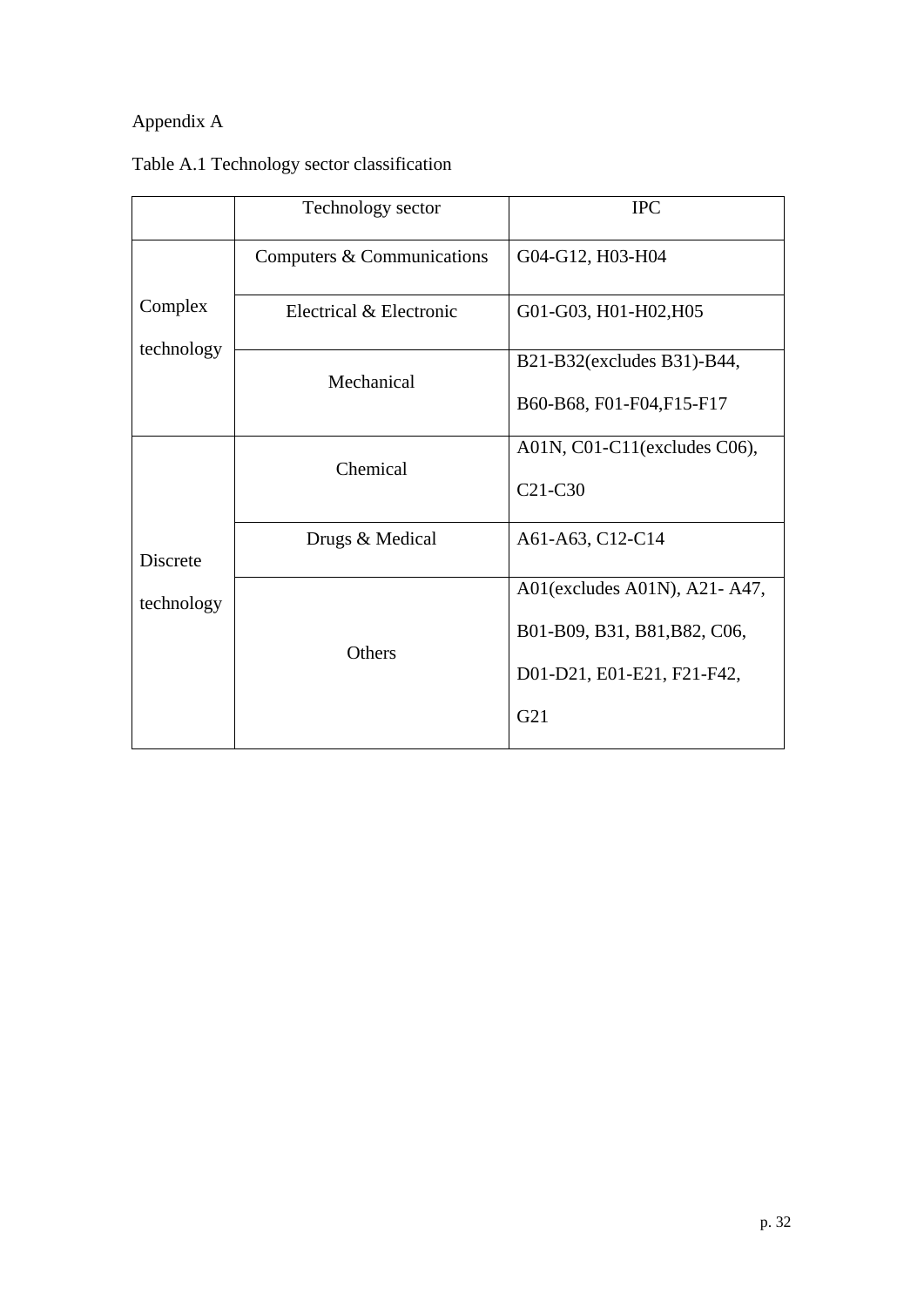



Figure B.1 Relative value of the coefficient for IFCL against that of the number of IPC subclasses (process patents)

Note: The figure shows the values of the following ratio, coefficient for the IFCL/coefficient for the number of IPC subclasses, of the process patents estimated by quantile regression where the quantiles are 0.99, 0.97, 0.95, 0.90, 0.80, and 0.70 as well as those estimated by the OLS method.



Figure B.2 Relative value of the coefficient for the IFCL against that of the number of claims (process patents)

Note: The figure shows the values of the following ratio, coefficient for the IFCL/coefficient for the number of claims, of the process patents estimated by quantile regression where the quantiles are 0.99, 0.97, 0.95, 0.90, 0.80, and 0.70 as well as those estimated by the OLS method.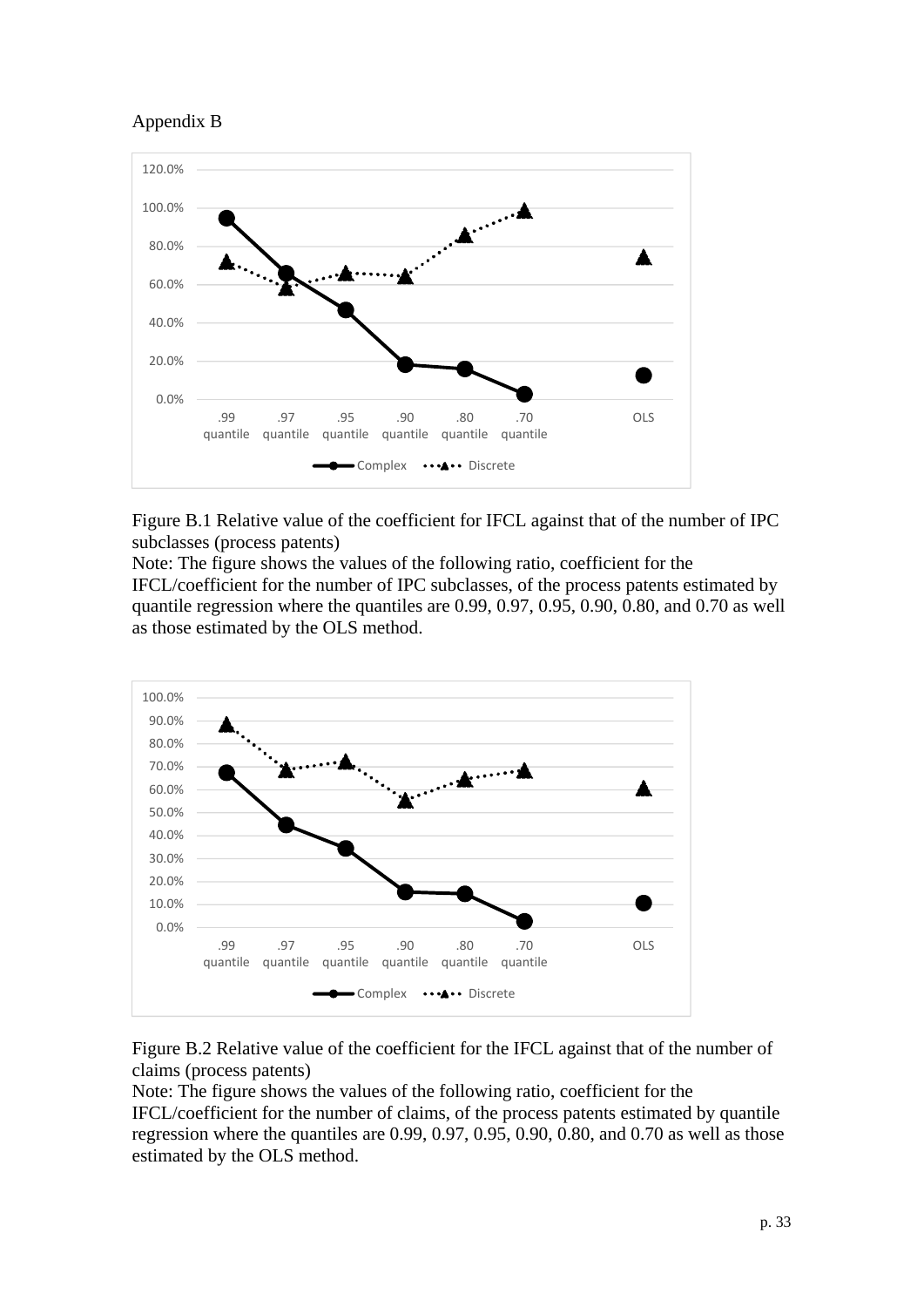

Figure B.3. The relative value of coefficients estimated by 0.99 quantile regression against that estimated by the OLS method (process patents)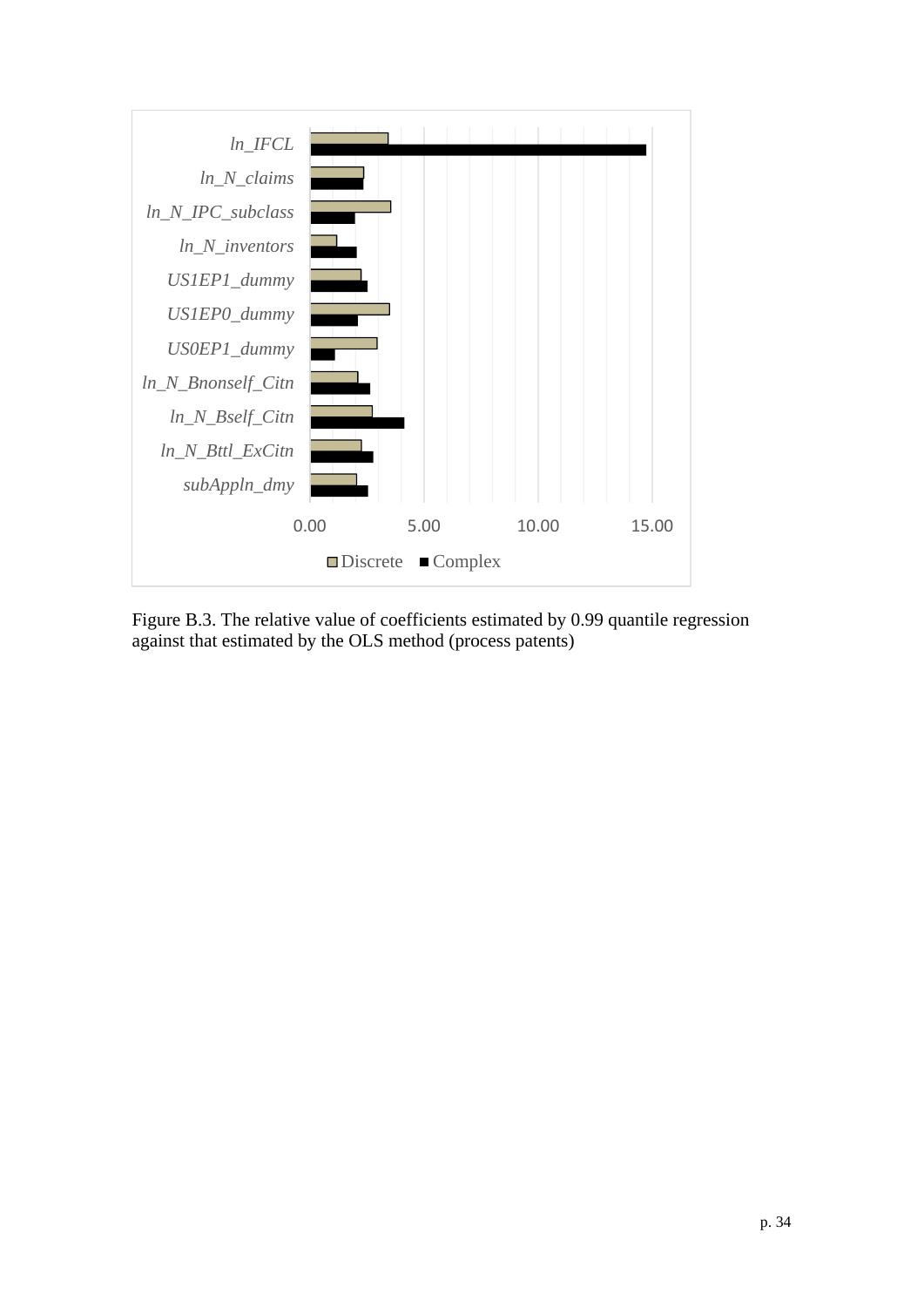|                        | Complex       |           | Discrete     |           |  |
|------------------------|---------------|-----------|--------------|-----------|--|
|                        | $(N=125,721)$ |           | $(N=64,333)$ |           |  |
| Variables              | Mean          | Std. Dev. | Mean         | Std. Dev. |  |
| $ln_N_F$ _Citation     | 0.570         | 0.751     | 0.660        | 0.805     |  |
| ln IFCL                | $-5.67$       | 0.511     | $-5.35$      | 0.540     |  |
| $ln_N_{clains}$        | 1.24          | 0.847     | 1.05         | 0.768     |  |
| $ln_N_PC$ _subclass    | 0.307         | 0.430     | 0.369        | 0.459     |  |
| $ln_N$ _inventors      | 0.662         | 0.603     | 0.904        | 0.563     |  |
| US1EP1_dmy             | 0.0856        | 0.280     | 0.0913       | 0.288     |  |
| US1EP0_dmy             | 0.133         | 0.340     | 0.0427       | 0.202     |  |
| US0EP1_dmy             | 0.00798       | 0.0890    | 0.0127       | 0.112     |  |
| $ln_N_B$ Rnonself_Citn | 0.310         | 0.535     | 0.497        | 0.654     |  |
| $ln_N_Bself_C$         | 0.176         | 0.410     | 0.255        | 0.468     |  |
| ln_N_Bttl_ExCitn       | 1.35          | 0.616     | 1.25         | 0.648     |  |
| $ln_N_B$ ttl_CoCitn    | 0.111         | 0.285     | 0.178        | 0.356     |  |
| subAppln_dmy           | 0.0443        | 0.206     | 0.0308       | 0.173     |  |
| joint_dmy              | 0.0565        | 0.231     | 0.0724       | 0.259     |  |

Table B.1. Descriptive statistics for the data of process patents that are used in regression analysis reported in Table B.2